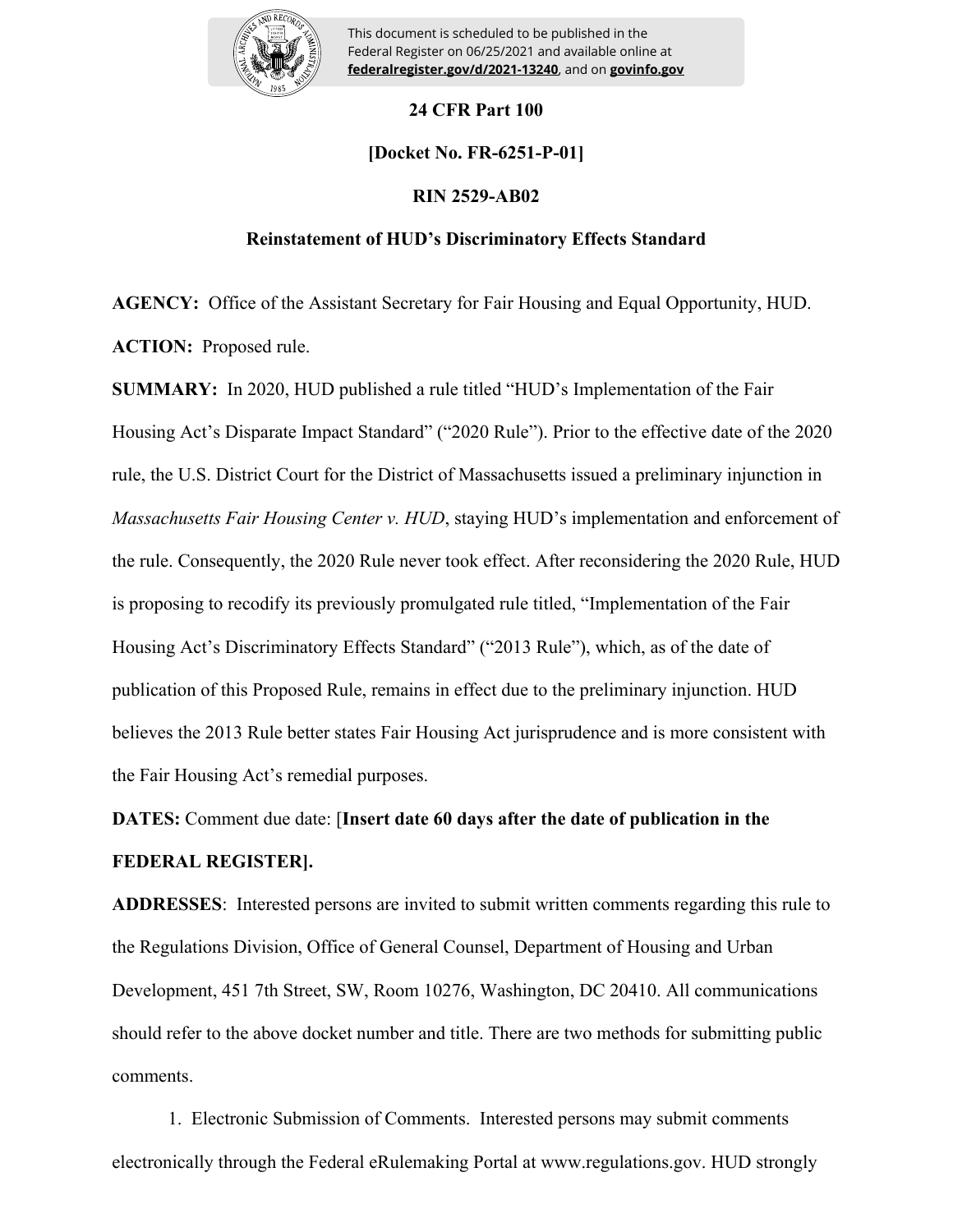encourages commenters to submit comments electronically. Electronic submission of comments allows the commenter maximum time to prepare and submit a comment, ensures timely receipt by HUD, and enables HUD to make them immediately available to the public. Comments submitted electronically through the www.regulations.gov website can be viewed by other commenters and interested members of the public. Commenters should follow the instructions provided on that site to submit comments electronically.

2. Submission of Comments by Mail. Comments may be submitted by mail to the Regulations Division, Office of General Counsel, Department of Housing and Urban Development, 451 7th Street, SW, Room 10276, Washington, DC 20410-0500.

Note: To receive consideration as public comments, comments must be submitted through one of the two methods specified above. Again, all submissions must refer to the docket number and title of the rule.

No Facsimile Comments. Facsimile (FAX) comments are not acceptable.

Public Inspection of Public Comments. All properly submitted comments and communications submitted to HUD will be available for public inspection and copying between 8 a.m. and 5 p.m. weekdays at the above address. Due to security measures at the HUD Headquarters building, an appointment to review the public comments must be scheduled in advance by calling the Regulations Division at 202-708-3055 (this is not a toll-free number). Individuals with speech or hearing impairments may access this number via TTY by calling the Federal Relay Service at 800-877-8339. Copies of all comments submitted are available for inspection and downloading at www.regulations.gov.

**FOR FURTHER INFORMATION CONTACT**: Kathleen M. Pennington, Acting Associate General Counsel for Fair Housing, Office of General Counsel, U.S. Department of Housing and Urban Development, 451 7th Street, SW, Washington, DC 20410-0500, email

HUDDisparateImpact2021@hud.gov or telephone number 202-402-3330 (this is not a toll-free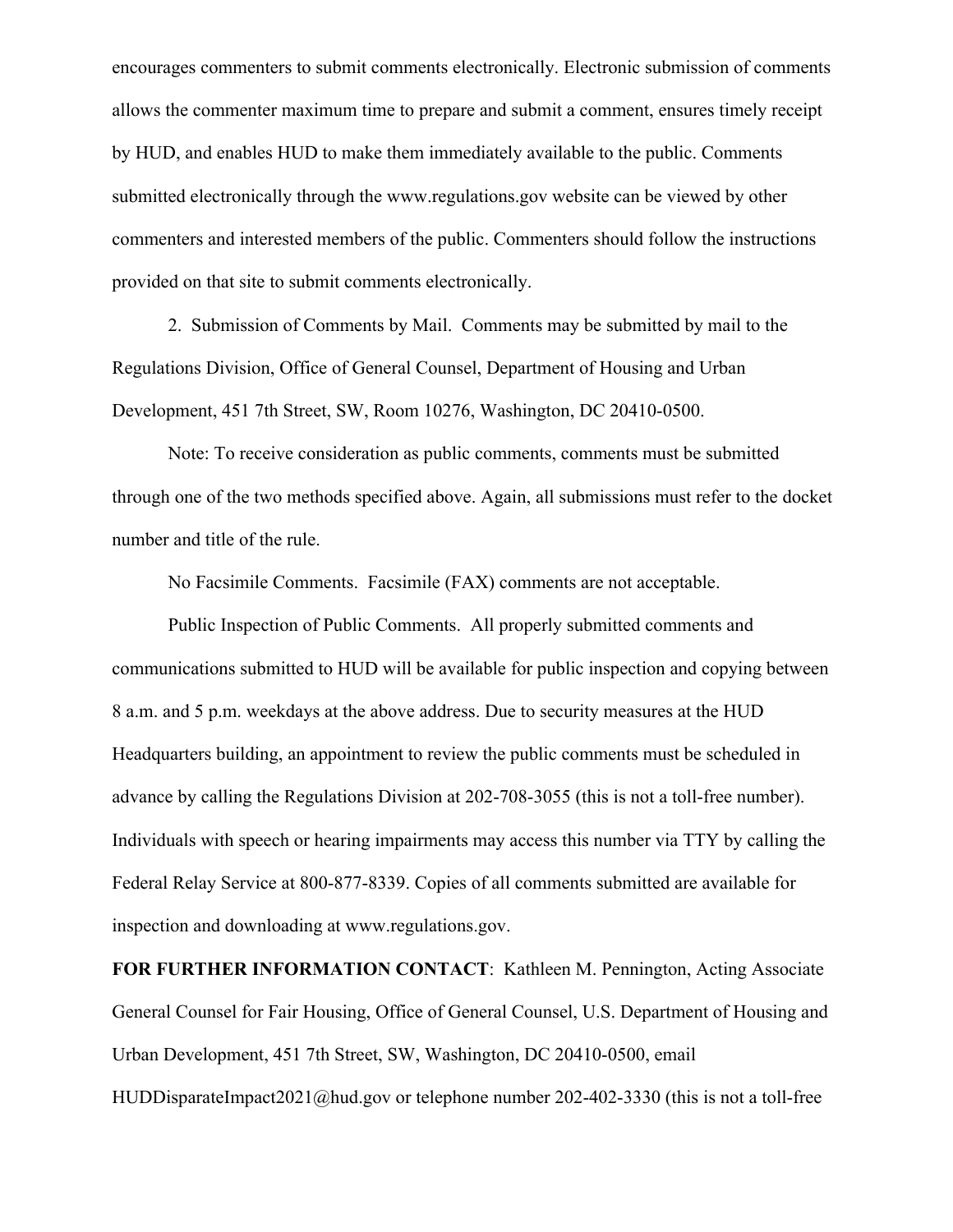number). Persons with hearing and speech impairments may contact this phone number via TTY by calling the Federal Relay Service at 800-877-8399 (this is a toll-free number).

# **SUPPLEMENTARY INFORMATION:**

### **I. BACKGROUND**

Title VIII of the Civil Rights Act of 1968, as amended ("Fair Housing Act" or "Act"), prohibits discrimination in the sale, rental, or financing of dwellings and in other housing-related activities because of race, color, religion, sex, disability, familial status, or national origin.<sup>1</sup> Through the Fair Housing Act, Congress codified its remedial purpose, providing that "[i]t is the policy of the United States to provide, within constitutional limitations, for fair housing throughout the United States."<sup>2</sup> The Act's protections are meant to be "broad and inclusive."<sup>3</sup> Congress passed the Act in the wake of the assassination of Dr. Martin Luther King, Jr., recognizing that "residential segregation and unequal housing and economic conditions in the inner cities" were "significant, underlying causes of the social unrest"<sup>4</sup> and that both open and covert race discrimination were preventing integrated communities.<sup>5</sup> As the Supreme Court reiterated more recently, the Act's expansive purpose is to "eradicate discriminatory practices within a sector of the Nation's economy" and to combat and prevent segregation and discrimination in housing.<sup>6</sup> Congress considered the realization of this policy "to be of the highest priority."7

The Act gives HUD the authority and responsibility for administering and enforcing the Act, including the authority to conduct formal adjudications of complaints and to promulgate rules to interpret and carry out the Act.<sup>8</sup> Through that authority, HUD proposes this rulemaking.

<sup>&</sup>lt;sup>1</sup> 42 U.S.C. 3601-3619, 3631. This preamble uses the term "disability" to refer to what the Act and its implementing regulations term a "handicap" because that is the preferred term. *See, e.g., Hunt v. Aimco Props., L.P.,* 814 F.3d 1213, n.1 (11th Cir. 2016) (noting the term disability is generally preferred over handicap).

<sup>2</sup> 42 U.S.C. 3601.

<sup>3</sup> *Trafficante v. Metro. Life Ins. Co*., 409 U.S. 205, 209 (1972).

<sup>4</sup> *Tex. Dep't of Hous. & Cmty. Affairs v. Inclusive Cmtys. Project, Inc*., 576 U.S. 519, 529 (2015) (citing Report of the National Advisory Commission on Civil Disorders 91 (1968) (Kerner Commission Report).

<sup>5</sup> *Id*. at 529 (citing Kerner Commission Report).

<sup>6</sup> *Id.* at 539.

<sup>7</sup> *Trafficante*, 409 U.S. at 211 (1972).

<sup>8</sup> *See* 42 U.S.C. 3608(a), 3612, 3614a.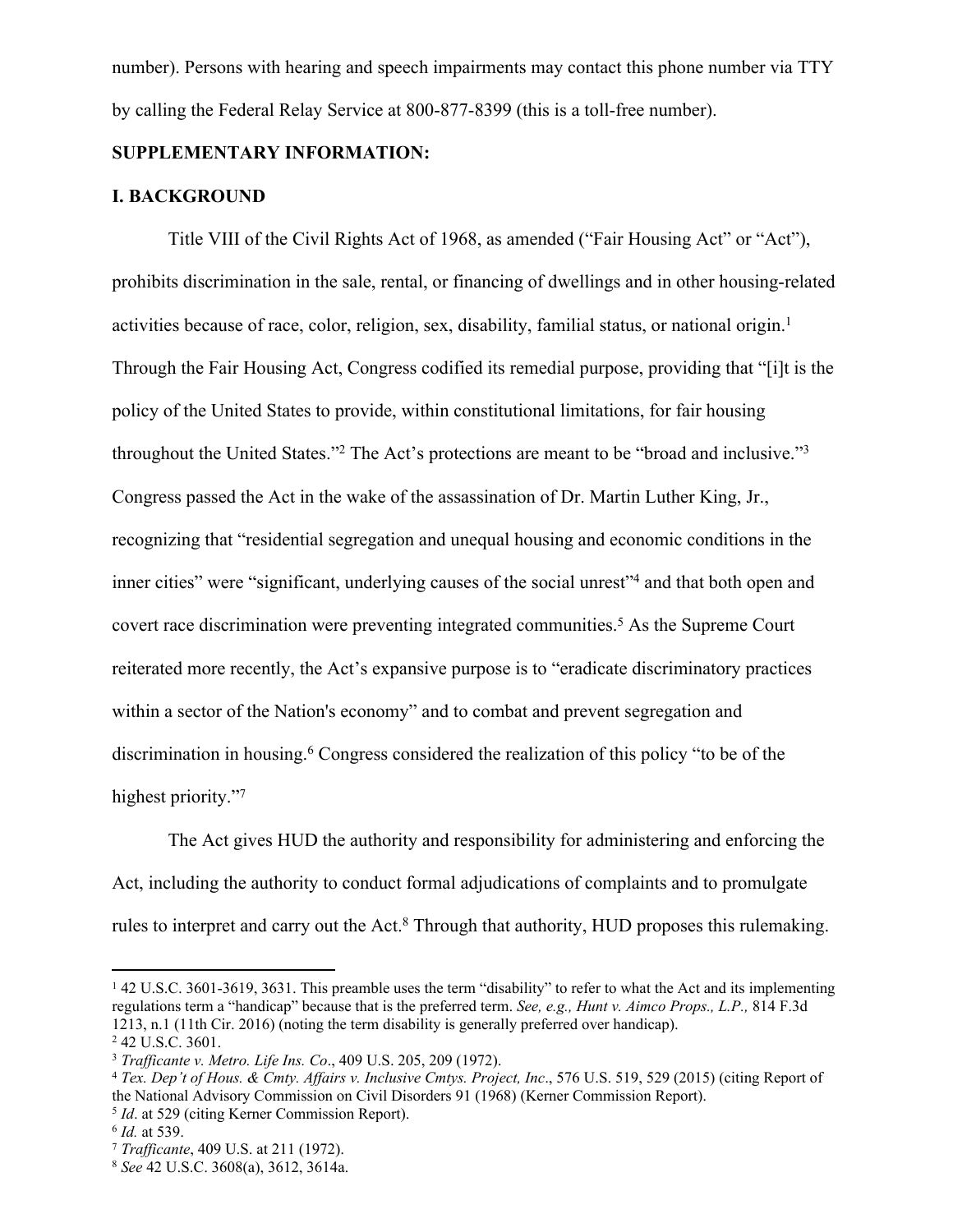### Discriminatory Effects Law under the Fair Housing Act Prior to HUD's 2013 Rule

HUD's 2013 Rule broke no new ground, but instead largely codified longstanding judicial and agency consensus regarding discriminatory effects law. Courts had long found that discrimination under the Act may be established through evidence of discriminatory effects, i.e., facially neutral practices with an unjustified discriminatory effect. Indeed, all federal courts of appeals to have addressed the question had held that liability under the Act could be established by a showing that a neutral policy or practice either has a disparate impact on a protected group or creates, perpetuates, or increases segregation, even if such a policy or practice was not adopted for a discriminatory purpose.<sup>9</sup> As the Sixth Circuit explained, the Act "proscribes not only overt discrimination but also practices that are fair in form, but discriminatory in operation."<sup>10</sup>

HUD had for decades—consistent with this judicial consensus—concluded that facially

neutral practices that have an unjustified discriminatory effect on the basis of a protected

characteristic, regardless of intent, violate the Act.<sup>11</sup> For example, in 1994, HUD, along with nine

<sup>9</sup> *See, e.g., Graoch Assocs. # 33, L.P. v. Louisville/Jefferson County Metro Human Relations Comm'n*, 508 F.3d 366, 378 (6th Cir. 2007) (citing *Arthur v. City of* Toledo, 782 F.2d 565, 575 (6th Cir. 1986)); *Hallmark Developers, Inc. v. Fulton County, Ga*., 466 F.3d 1276, 1286 (11th Cir. 2006) (citing *Hous. Investors, Inc. v. City of Clanton, Ala.*, 68 F. Supp. 2d 1287, 1298 (M.D. Ala. 1999)); *Huntington Branch, NAACP v. Town of Huntington*, 844 F.2d 926, 937 (2nd Cir. 1988) (citing *Metro Hous. Dev. Corp. v. Vill. of Arlington Heights*, 558 F.2d 1283, 1290 (7th Cir. 1977), aff'd, 488 U.S. 15 (1988) (per curium); *Betsey v. Turtle Creek Assocs*., 736 F.2d 983, 987 n.3 (4th Cir. 1984) (citing *Metro Hous. Dev. Corp v. Vill. of Arlington Heights*, 558 F.2d 1283, 1290 (7th Cir. 1977)); *Metro. Housing Dev. Corp. v. Village of Arlington Heights,* 558 F.2d 1283, 1290 (7th Cir. 1977) (citing *Trafficante v. Metropolitan Life Ins. Co.*, 409 U.S. 205, 209-10 (1972)); *United States. v. City of Black Jack, Missouri*, 508 F. 2d 1179, 1184-86 (8th Cir. 1974).

<sup>10</sup> *Graoch Assocs. #33, L.P.*, 508 F.3d at 374 (quoting *Griggs v. Duke Power Co*., 401 U.S. 424, 431 (1971) (a Title VII case)).

<sup>11</sup> 78 FR, 11460, 11461 (Feb. 15, 2013) (*citing, e.g., HUD v. Twinbrook Village Apts*., No. 02–00025600–0256–8, 2001 WL 1632533, at \*17 (HUD ALJ Nov. 9, 2001) ("A violation of the [Act] may be premised on a theory of disparate impact."); *HUD v. Carlson*, No. 08–91–0077–1, 1995 WL 365009 (HUD ALJ June 12, 1995) ("A policy or practice that is neutral on its face may be found to be violative of the Act if the record establishes a prima facie case that the policy or practice has a disparate impact on members of a protected class, and the Respondent cannot prove that the policy is justified by business necessity."); *HUD v. Ross*, No. 01–92–0466–18, 1994 WL 326437, at \*5 (HUD ALJ July 7, 1994) ("Absent a showing of business necessity, facially neutral policies which have a discriminatory impact on a protected class violate the Act."); *HUD v. Carter*, No. 03–90–0058–1, 1992 WL 406520, at \*5 (HUD ALJ May 1, 1992) ("The application of the discriminatory effects standard in cases under the Fair Housing Act is well established.").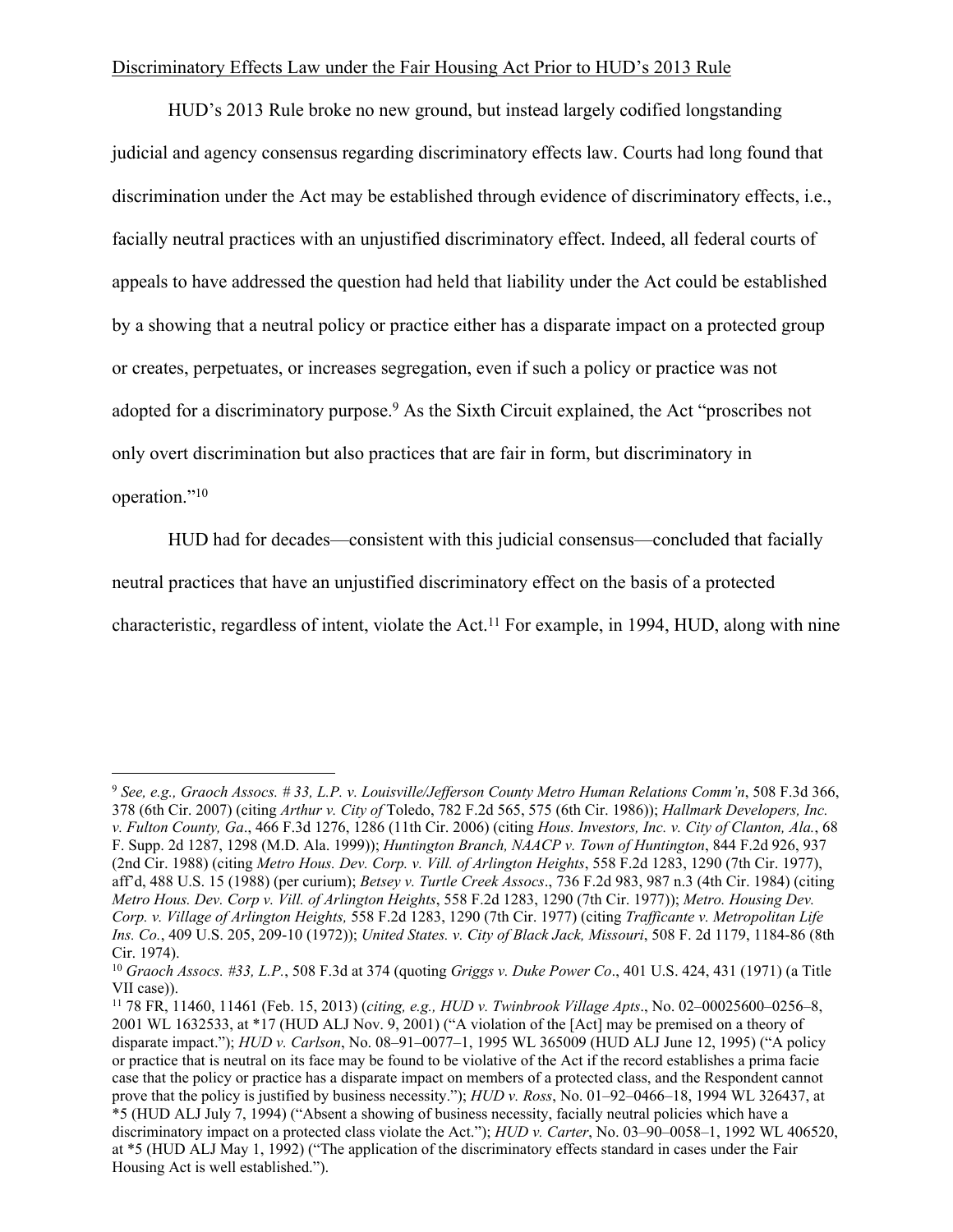other agencies and the Department of Justice, issued a joint policy statement that recognized disparate impact liability under the Act.<sup>12</sup>

Although there had been some minor variation in the application of the discriminatory effects framework prior to the 2013 Rule, HUD and the federal appellate courts were largely in agreement. HUD has always used a three-step burden-shifting approach,<sup>13</sup> as did many federal courts of appeals prior to the 2013 Rule.<sup>14</sup> Thus, HUD's 2013 Rule simply codified a familiar standard.

# *HUD's 2013 Discriminatory Effects Rule*

In February 2013, after notice and public comment, and taking decades of caselaw into consideration, HUD published the 2013 Rule, which "formalize[d] its long-held recognition of discriminatory effects liability under the Act and, for purposes of providing consistency nationwide, formalize[d] a burden-shifting test for determining whether a given practice has an unjustified discriminatory effect, leading to liability under the Act."<sup>15</sup> In promulgating the 2013 Rule, HUD noted the Act's "broad remedial intent;"<sup>16</sup> HUD's prior positions, including that discriminatory effects liability was "imperative to the success of the civil rights law enforcement;"<sup>17</sup> and the consistent application of discriminatory effects liability in the four

<sup>12</sup> 78 FR 11460, 11461 (citing *Policy Statement on Discrimination in Lending*, 59 FR 18266, 18269 (Apr. 15, 1994)).

<sup>13</sup> *See, e.g., HUD v. Pfaff,* 1994 WL 592199, at \*8 (HUD ALJ Oct. 27, 1994); *HUD v. Mountain Side Mobile Estates P'ship*, 1993 WL 367102, at \*6 (HUD ALJ Sept. 20, 1993); *HUD v. Carter*, 1992 WL 406520, at \*6 (HUD ALJ May 1, 1992); *Twinbrook Village Apts*., 2001 WL 1632533, at \*17 (HUD ALJ Nov. 9, 2001); *see also Policy Statement on Discrimination in Lending*, 59 FR. 18266, 18269 (Apr. 15, 1994) (applying three-step test without specifying where the burden lies at each step).

<sup>14</sup> *See, e.g., Oti Kaga, Inc. v. S. Dakota Hous. Dev. Auth.*, 342 F.3d 871, 883 (8th Cir. 2003); *Lapid –Laurel, L.L.C. v. Zoning Bd. of Adjustment*, 284 F.3d 442, 466–67 (3d Cir. 2002); *Langlois v. Abington Hous. Auth.*, 207 F.3d 43, 49–50 (1st Cir. 2000); *Huntington Branch NAACP v. Town of Huntington*, 844 F.2d 926, 939 (2d Cir. 1988). <sup>15</sup> 78 FR 11460.

<sup>&</sup>lt;sup>16</sup> *See also* 2011 Notice of Proposed Rulemaking, 76 FR 70911, 70922 (Nov. 16, 2011) ("In keeping with the 'broad remedial intent' of Congress in passing the Fair Housing Act, and consequently the Act's entitlement to a 'generous construction' HUD . . . has repeatedly determined that the Fair Housing Act is directed to the consequences of housing practices, not simply their purpose.") (citing *Havens Realty v. Coleman,* 455 U.S. 363, 380 (1982); *City of Edmonds v. Oxford House, Inc.,* 514 U.S. 725, 731–732 (1995) (internal citations removed)).

<sup>17</sup> 78 FR 11460, 11461 (citing 126 Cong. Rec. 31,166–31,167 (1980) (statement of Sen. Mathias reading into the record letter of HUD Secretary)).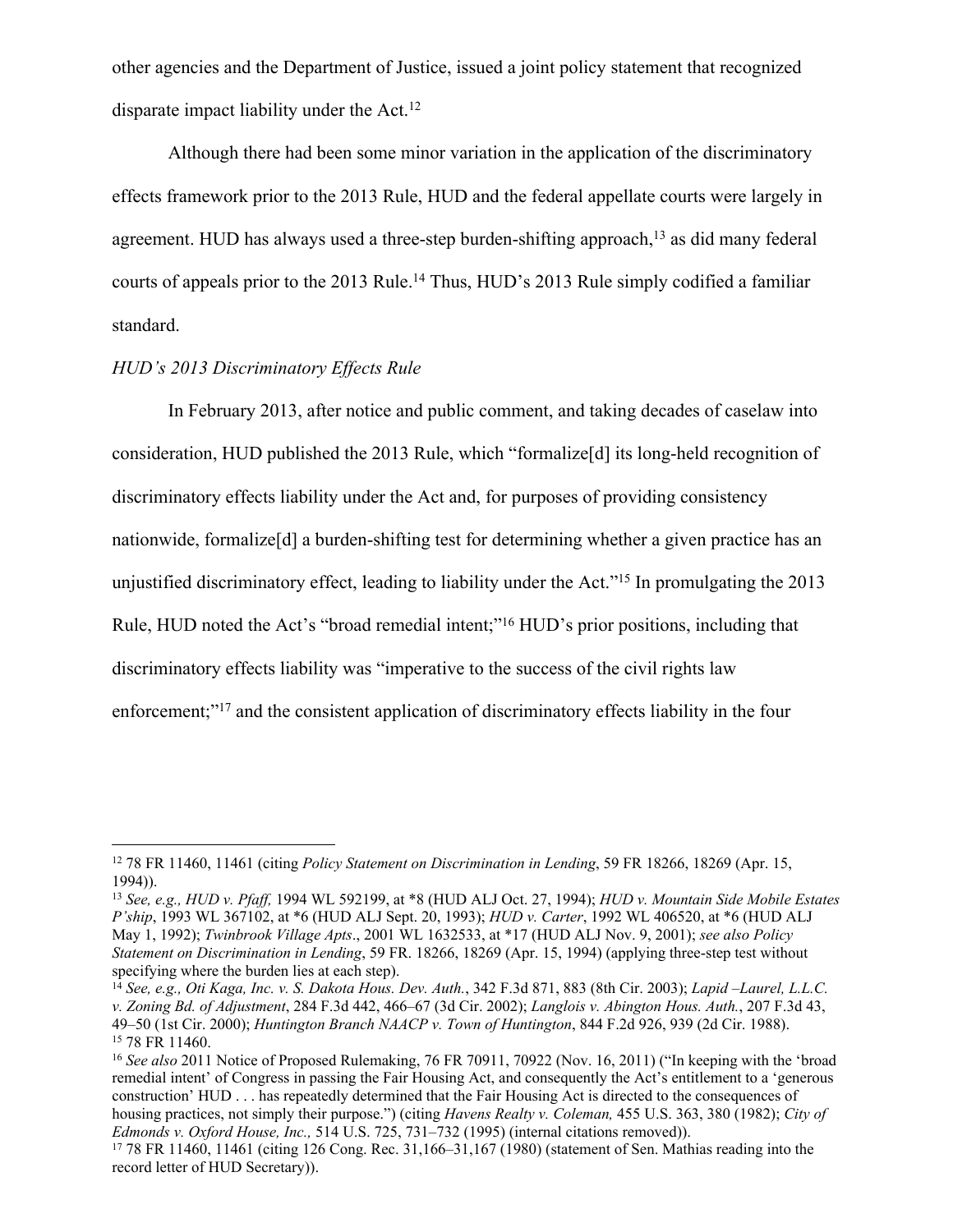previous decades (with minor variations) by HUD, the Department of Justice, nine other federal agencies, and federal courts.<sup>18</sup>

Among other things, the 2013 Rule codified a three-part burden-shifting framework consistent with frameworks on which HUD and courts had long relied: 1) the plaintiff or charging party is first required to prove as part of the prima facie showing that a challenged practice caused or predictably will cause a discriminatory effect; 2) if the plaintiff or charging party makes this prima facie showing, the defendant or respondent must then prove that the challenged practice is necessary to achieve one or more substantial, legitimate, nondiscriminatory interests of the defendant or respondent; and 3) if the defendant or respondent meets its burden at step two, the plaintiff or charging party may still prevail by proving that the substantial, legitimate, nondiscriminatory interests supporting the challenged practice could be served by another practice that has a less discriminatory effect.<sup>19</sup>

### *The 2015 Inclusive Communities Supreme Court Decision*

In 2015, the Supreme Court confirmed that the Act provides for discriminatory effects liability in *Texas Department of Housing and Community Affairs v. Inclusive Communities Project, Inc*. <sup>20</sup> The Court was asked to answer two questions: 1) whether disparate-impact claims are cognizable under the Act, and 2) if they are, what standards and burdens of proof should apply?<sup>21</sup> The Court declined to consider the second question.<sup>22</sup>

The Court found that Congress's use of the phrase "otherwise make unavailable" in § 804(a) and the term "discriminate" in § 805(a) parallel language that the Court had previously

<sup>18</sup> 78 FR 11460, 11461-62.

<sup>19</sup> 78 FR 11460, 11482; *see, e.g., Inclusive Cmtys. Project, Inc*., 576 U.S. at 527 (overviewing the 2013 Rule's burden shifting framework).

<sup>20</sup> *Inclusive Cmtys. Project, Inc.,* 576 U.S. at 519, 532–35.

<sup>21</sup> *See* Petition for a Writ of Certiorari, *in Tex. Dep't of Hous. & Cmty. Affairs et al, v. Inclusive Cmtys. Project, Inc.*, 573 U.S. 991, No. 13-1371, 2014 U.S. S. Ct. Briefs LEXIS 1848, at \*9; *See Questions Presented in*, *Tex. Dep't of Hous. & Cmty. Affairs et al., v. Inclusive Cmtys Project, Inc.*, 573 U.S. 991, THE UNITED STATES SUPREME COURT 1, 1, https://www.supremecourt.gov/qp/13-01371qp.pdf.

<sup>22</sup> *Inclusive Cmtys. Project, Inc.,* 573 U.S. 991 (2014), 2014 U.S. LEXIS 4912 at \*1 ("Petition for writ of certiorari to the United States Court of Appeals for the Fifth Circuit granted limited to Question 1 presented by the petition."); *See also Questions Presented in*, *Inclusive Cmtys Project, Inc.*, 573 U.S. 991, THE UNITED STATES SUPREME COURT 1, 1, https://www.supremecourt.gov/qp/13-01371qp.pdf.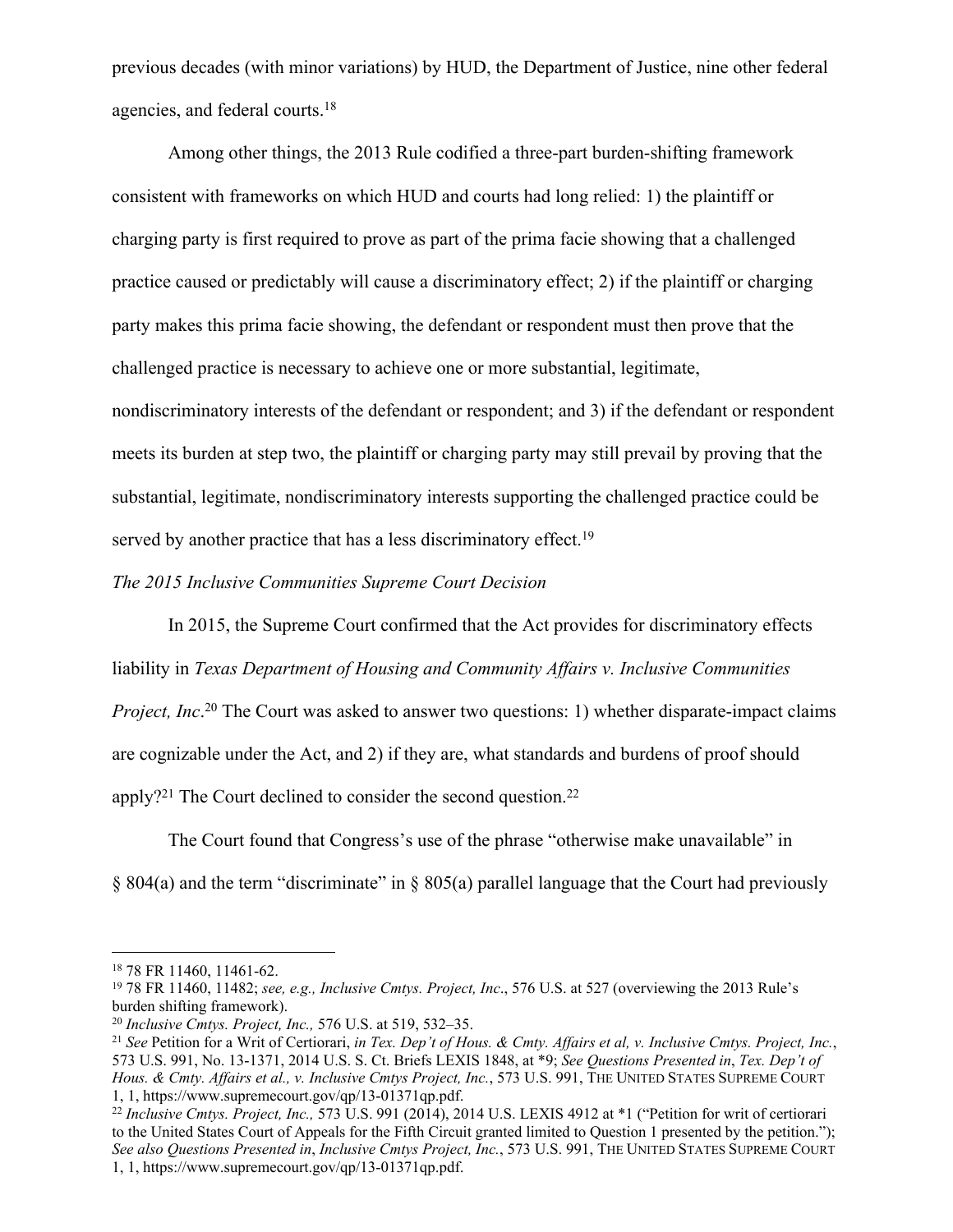held to provide for discriminatory effects liability under other civil rights statutes.<sup>23</sup> Moreover, the Court held that Congress's 1988 amendment of the Act without altering the relevant text of §§ 804(a) or 805(a) indicated that Congress "accepted and ratified the unanimous [pre-1988] holdings of the [c]ourts of [a]ppeals finding disparate-impact liability."<sup>24</sup> The Court further held that Congress's addition of provisions that presuppose disparate impact liability as part of the 1988 amendments further provided "convincing confirmation of Congress' understanding that disparate-impact liability exists under the FHA."<sup>25</sup> The Court further observed that disparate impact claims are "consistent with the FHA's central purpose" of "eradicat[ing] discriminatory practices within a sector of our [n]ation's economy."<sup>26</sup>

As the Court recognized: "Much progress remains to be made in our Nation's continuing struggle against racial isolation. . . . But since the passage of the Fair Housing Act in 1968 and against the backdrop of disparate-impact liability in nearly every jurisdiction, many cities have become more diverse. The FHA must play an important part in avoiding the Kerner Commission's grim prophecy that our Nation is moving toward two societies, one black, one white—separate and unequal. The Court acknowledges the Fair Housing Act's continuing role in moving the Nation toward a more integrated society."<sup>27</sup>

In reaching this holding, the Court explained that from its first decision to recognize disparate impact liability, in *Griggs v. Duke Power Co*., it "put important limits" on the scope of liability.<sup>28</sup> For example, with respect to employment discrimination claims under Title VII of the Civil Rights Act, *Griggs* explained that an employer can justify a practice that has a disparate impact with a "business necessity" defense, such that Title VII "does not prohibit hiring criteria with a 'manifest relationship' to job performance."<sup>29</sup> Similarly, after holding that the Act

<sup>23</sup> *Inclusive Cmtys. Project, Inc*., at 534 (citing *Griggs v. Duke Power Co*., 401 U.S. 424 (1971); *Bd. of Educ. v. Harris*, 444 U.S. 130 (1979); *Smith v. City of Jackson*, 544 U.S. 228 (2005)).

<sup>24</sup> *Id*. at 536.

<sup>25</sup> *Id*. at 537.

<sup>26</sup> *Id*. at 539 (citing 42 U.S.C. § 3601).

<sup>27</sup> *Id.*at 546-47 (internal citations and quotations omitted).

<sup>28</sup> *Id*. at 531.

<sup>29</sup> *Id*. (quoting *Griggs*, 401 U.S. at 431–32).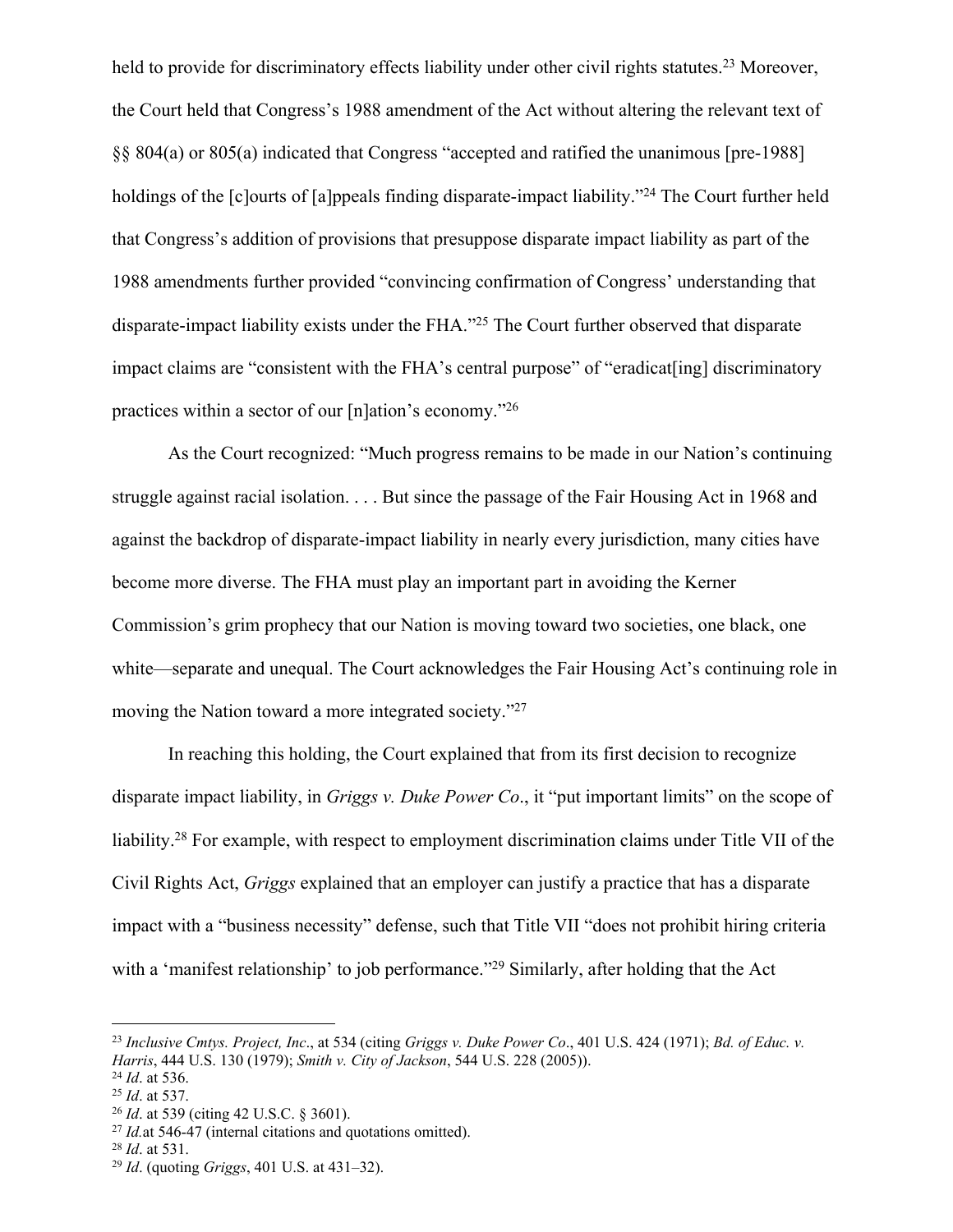provided for disparate impact liability, the *Inclusive Communities* Court noted that, under the Act, "disparate-impact liability has always been properly limited in key respects."<sup>30</sup> Quoting *Griggs*, the Court explained that it has always been true that disparate impact liability under the Act "mandates the 'removal of artificial, arbitrary, and unnecessary barriers,' not the displacement of valid governmental policies."<sup>31</sup>

The Court then sketched out some of these long-standing limitations on the scope of disparate-impact liability, including: (i) the requirement that "housing authorities and private developers [have] leeway to state and explain the valid interest served by their policies … analogous to the business necessity standard under Title VII;" and (ii) the requirement that a "claim that relies on a statistical disparity must fail if the plaintiff cannot point to a defendant's policy or policies causing that disparity."<sup>32</sup>

HUD accounted for these same well-settled limitations in the 2013 Rule, which requires a charging party or plaintiff to challenge a specific practice causing the alleged discriminatory effect and permits a defendant to defend a practice that causes such an impact by demonstrating that it is necessary to achieve a substantial, legitimate, nondiscriminatory interest. The Court did not call into question the 2013 Rule's framework for analyzing discriminatory effects claims, nor did it suggest that HUD should make any modifications to that framework. To the contrary, the Court cited HUD's 2013 Rule multiple times with approval.<sup>33</sup> For instance, the Court noted that the burden-shifting framework of *Griggs* and its progeny, adopted by HUD in the 2013 Rule, adequately balanced the interests of plaintiffs and defendants by giving housing providers the ability "to state and explain the valid interest served by their policies."<sup>34</sup> Multiple courts have

<sup>30</sup> *Id*. at 540.

<sup>31</sup> *Id*. (quoting *Griggs*, 401 U.S. at 431).

<sup>32</sup> *Id*. at 541, 542.

<sup>&</sup>lt;sup>33</sup> *Id.* at 527 (explaining the 2013 Rule, its burden shifting framework, and how the second prong is analogous to Title VII's requirement that a challenged practice be job related), 528 (noting the Court of Appeals for the Fifth Circuit relied on HUD's 2013 Rule), 541 (citing the 2013 Rule in explaining that disparate impact liability is properly limited to give housing authorities and private developers leeway to state and explain the valid interest served by their policies via step two of the burden shifting framework); 542 (approvingly noting that HUD recognized in its 2013 Rule that disparate impact liability "does not mandate that affordable housing be located in neighborhoods with any particular characteristic").

<sup>34</sup> *Id.* at 540–541.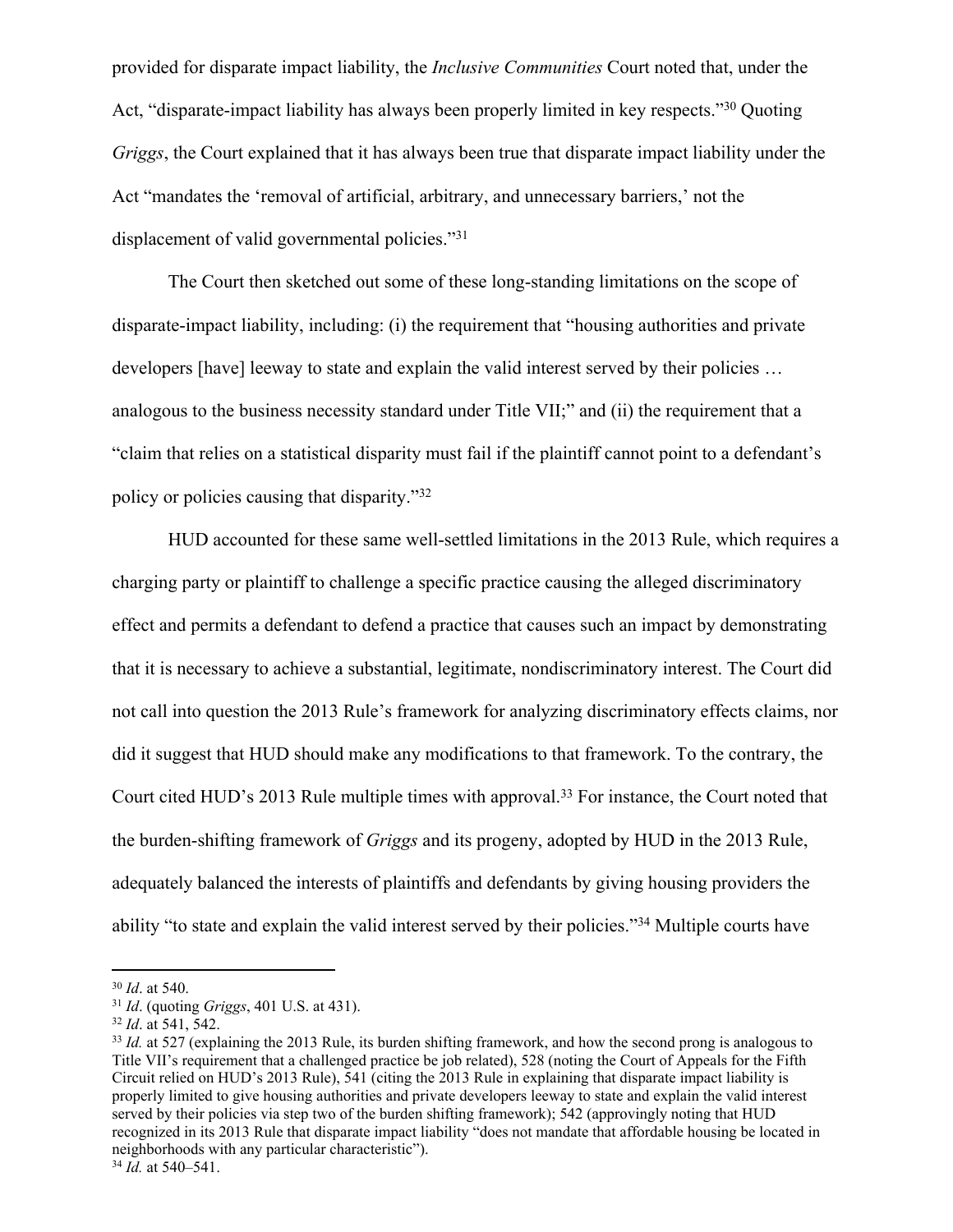since read *Inclusive Communities* as affirming or endorsing the 2013 Rule's burden-shifting test*.* 35

*HUD's 2016 Notice: Application of the Fair Housing Act's Discriminatory Effects Standard to Insurance*

In 2016, HUD published a notice ("2016 Notice") supplementing its response to certain comments concerning homeowners insurance received during rulemaking for the 2013 Rule.<sup>36</sup> The notice responded to an order issued in *Property Casualty Insurers Association of America (PCIAA) v. Donovan*. In that case, the U.S. District Court for the Northern District of Illinois had issued a decision upholding the 2013 Rule's burden-shifting framework for analyzing discriminatory effects claims,<sup>37</sup> while remanding for further consideration of certain comments concerning homeowners insurance.<sup>38</sup> In its 2016 Notice, HUD stated, *inter alia*, that "[a]fter careful reconsideration of the insurance industry comments in accordance with the court's decision … HUD has determined that categorical exemptions or safe harbors for insurance practices are unworkable and inconsistent with the broad fair housing objectives and obligations embodied in the Act. HUD continues to believe that the commenters' concerns regarding

<sup>35</sup> *See, e.g., MHANY Mgmt. Inc. v. Cnty. of Nassau*, 819 F.3d 581, 618 (2d Cir. 2016) ("The Supreme Court implicitly adopted HUD's approach"); *Ave 6E Invs., LLC v. City of Yuma*, 818 F.3d 493, 512–513 (9thCir. 2016) (citing the 2013 Rule in describing the three-prong analytical structure set forth in *Inclusive Communities*); *Nat'l Fair Hous. All. v. Travelers Indem. Co*., 261 F. Supp. 3d 20, 28–29 (D.D.C. 2017) (stating that the Supreme Court "carefully explained that disparate-impact liability has always been properly limited" and that "disparate-impact liability under the FHA can be proven under a burden-shifting framework analogous to that used in employment discrimination cases.") (internal citations and quotations omitted); *Prop. Cas. Insurers Ass'n of Am. v. Carson*, No. 13-CV-8564, 2017 U.S. Dist. LEXIS 94502, at \*28–\*30 (N.D. Ill. June 20, 2017) (finding that HUD's 2013 adoption of the 3-step burden-shifting framework a reasonable interpretation of the Act, finding that "in short, the Supreme Court in *Inclusive Communities* . . . did not identify any aspect of HUD's burden-shifting approach that required correction."); *Burbank Apartments Tenant Ass'n v. Kargman*, 474 Mass. 107, 126–27 (Mass. 2016) (explaining that it was following the "burden-shifting framework laid out by HUD and adopted by the Supreme Court in [*Inclusive Communities*]."); *but see Inclusive Cmtys. Project v. Lincoln Prop. Co.*, 920 F.3d 890, 902 (5th Cir. 2019) (noting that "debate exists regarding whether in *ICP* the Supreme Court adopted the [2013] regulation's approach or modified it" but that it believed that *ICP* "announced a more demanding test" through the announcement of "safeguards" to incorporate into the burden shifting framework, such as a "robust causality" requirement").

<sup>36</sup> 81 FR 69012, 69012.

<sup>37</sup> *Prop. Cas. Insurers Ass'n of Am. v. Donovan,* 66 F. Supp. 3d 1018, 1051–53 (N.D. Ill. 2014). <sup>38</sup> *Id*. at 1049, 1054.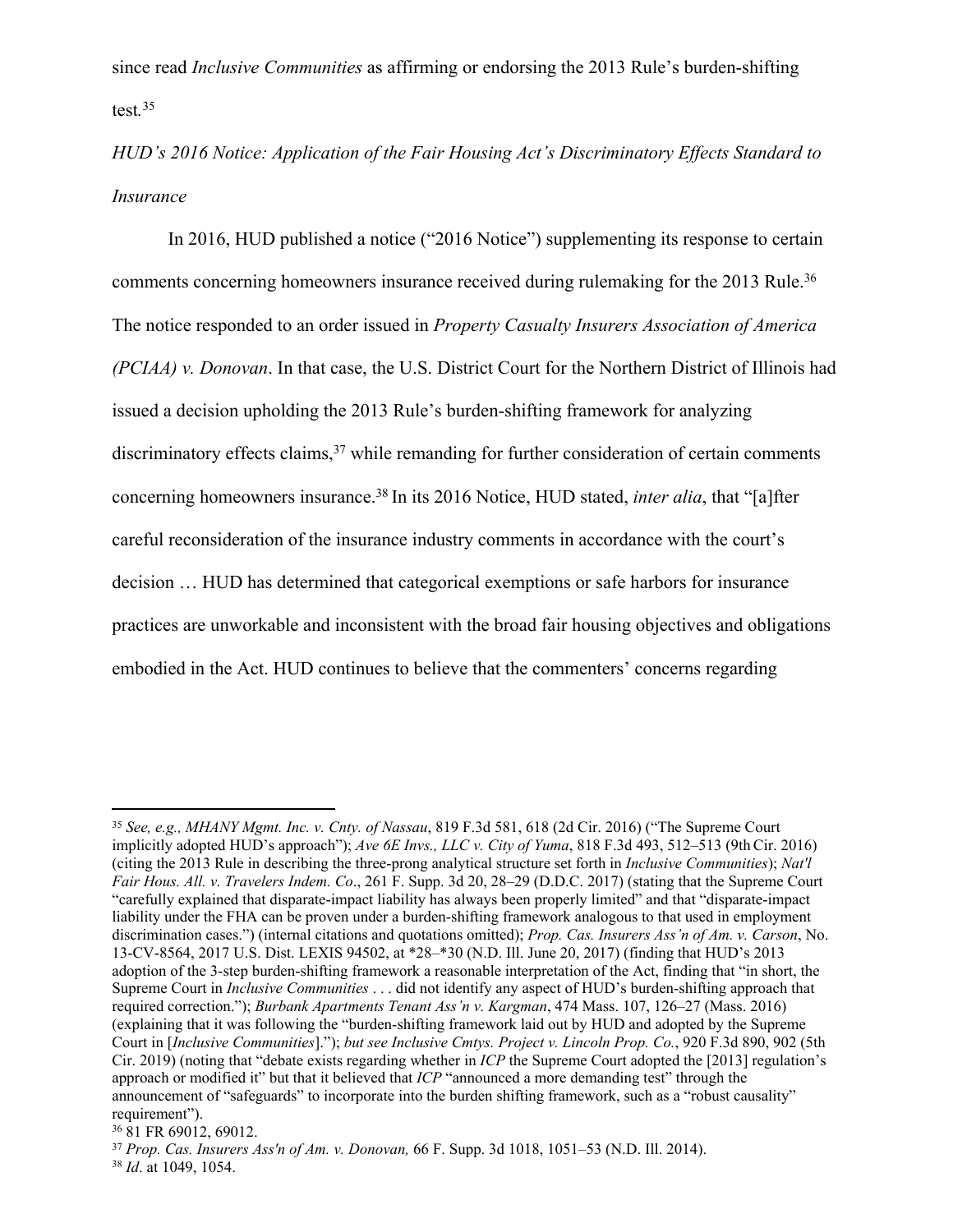application of the discriminatory effects standard to insurance practices can and should be addressed on a case-by-case basis."<sup>39</sup>

# *HUD's 2020 Disparate Impact Rule*

On June 20, 2018, HUD published an Advance Notice of Proposed Rulemaking ("ANPRM"), inviting public comment on "what changes, if any" should be made to the 2013 Rule.<sup>40</sup> HUD then published a Notice of Proposed Rulemaking on August 19, 2019 ("2019 Proposed Rule"). In the 2019 Proposed Rule, HUD proposed to "amend HUD's interpretation of the Fair Housing Act's disparate impact standard to better reflect the Supreme Court's 2015 ruling in *Inclusive Communities*, and to provide clarification regarding the application of the standard to State laws governing the business of insurance."<sup>41</sup>

In response to the 2019 Proposed Rule, HUD received approximately 45,000 comments, most of which opposed the proposed changes and many of which raised significant legal and policy concerns with the 2019 Proposed Rule. Commenters objected that the proposed changes did not align with caselaw and made discriminatory effects claims effectively impossible to plead and prove in many instances, thus contravening the core holding of *Inclusive Communities*. <sup>42</sup> HUD's own experience investigating, charging, and litigating discriminatory effects cases aligned with these comments, as will be detailed later.

On September 24, 2020, HUD published the 2020 Rule, which, *inter alia*, removed the definition of discriminatory effect, added pleading elements that made it far more difficult to initiate a case, altered the burden-shifting framework, created new defenses, and limited available remedies in disparate impact claims.<sup>43</sup> Some of these changes are described more fully below, along with HUD's explanation for why it now believes they are unwarranted. *Massachusetts Fair Housing Ctr. v. HUD Order Staying Implementation of the 2020 Rule.* 

<sup>39</sup> 81 FR 69012, 69012.

<sup>40</sup> 83 FR 28560.

<sup>41</sup> 84 FR 42854.

<sup>42</sup> *See, e.g.,* 85 FR 60317, 60319 (overview of some of the comments making these points).

<sup>43</sup> 85 FR 60288.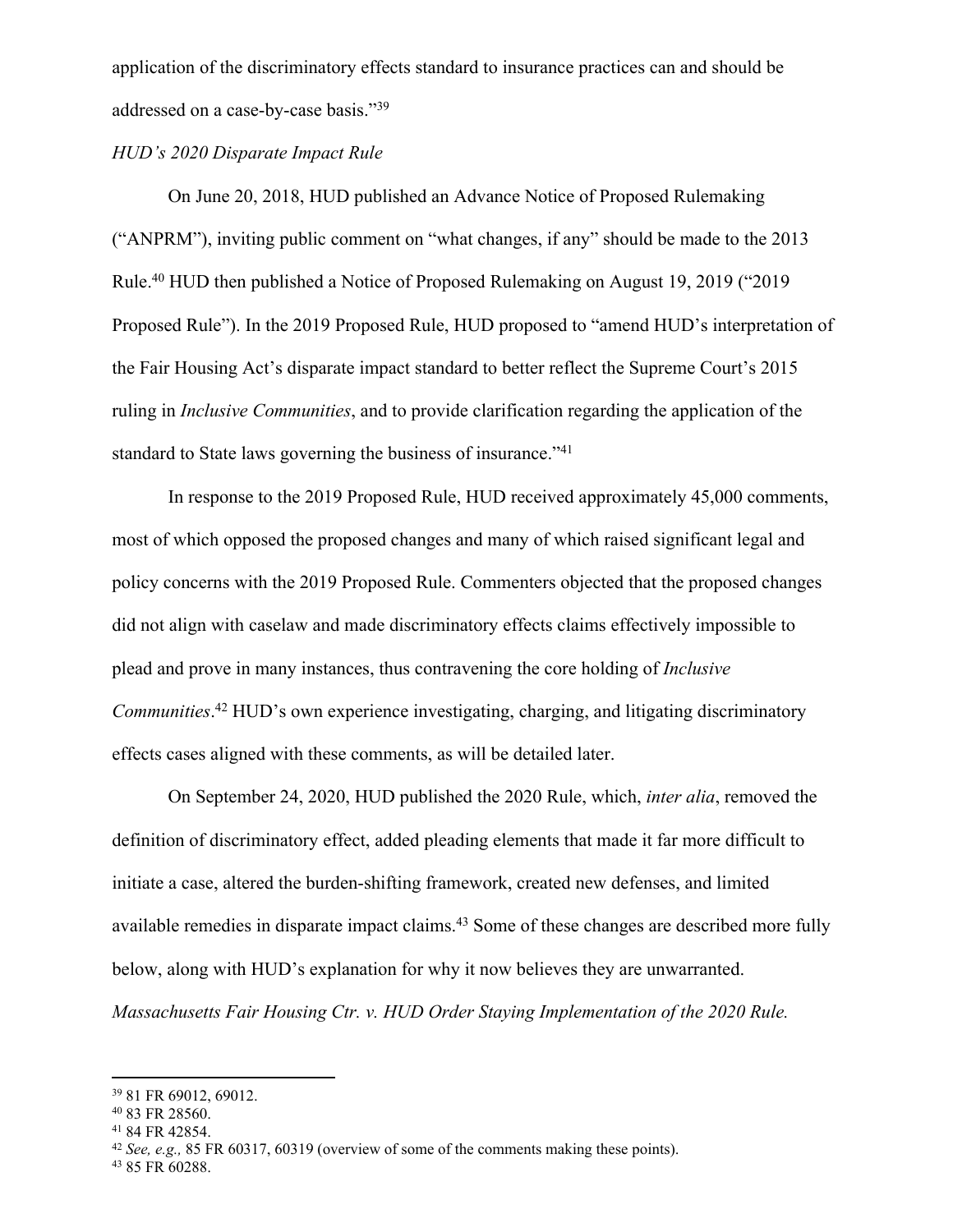Following publication of the 2020 Rule, HUD was sued in three separate federal courts – *Massachusetts Fair Housing Ctr., et al. v. HUD*, No. 3:20-cv-11765 (D. Mass.); *National Fair Housing Alliance, et al. v. HUD*, No. 3:20-cv-07388 (N.D. Cal.); *Open Communities, et al. v. HUD*, No. 3:20-cv-01587 (D. Conn.). The plaintiffs in each case contended that the 2020 Rule was invalid because it was inconsistent with the Act and that its promulgation violated the Administrative Procedure Act ("APA"). Prior to the effective date of the 2020 Rule, the U.S. District Court for the District of Massachusetts in *Massachusetts Fair Housing Ctr. v. HUD* issued a preliminary injunction staying the implementation and postponing the effective date of the 2020 Rule. The district court ordered HUD to "preserve the status quo pursuant to the regulations in effect as of the date of this Order."<sup>44</sup>

In its order, the district court preliminarily found that many significant changes made by the 2020 Rule were likely not supported by *Inclusive Communities* or other case law. Similarly, the court concluded that the 2020 Rule did not appear to bring clarity to the discriminatory effects framework, but rather introduced new concepts that had never been part of disparateimpact caselaw without fully explaining their meaning. In support of its conclusions, the court pointed to numerous provisions in the 2020 Rule as problematic, including § 100.500(b) ("requiring at 'the pleadings stage,' among other things, that plaintiffs 'sufficiently plead facts to support'... '[t]hat the challenged policy or practice is arbitrary, artificial, and unnecessary to achieve a valid interest or legitimate objective such as a practical business, profit, policy consideration, or requirement of law"");  $\S$  100.500(c)(2) (permitting defendants to "rebut a plaintiff's allegation under  $(b)(1)$ ... that the challenged policy or practice is arbitrary, artificial, and unnecessary by producing evidence showing that the challenged policy or practice' merely '*advances a valid interest*'"; § 100.500(c)(3) (requiring "at the third step of the burden-shifting framework that the plaintiff prove 'a less discriminatory policy or practice exists that would

<sup>44</sup> *Mass. Fair Hous. Ctr. v. HUD*, No. 20-11765-MGM, 2020 U.S. Dist. LEXIS 205633, at \*20-21 (D. Mass. Oct. 25, 2020).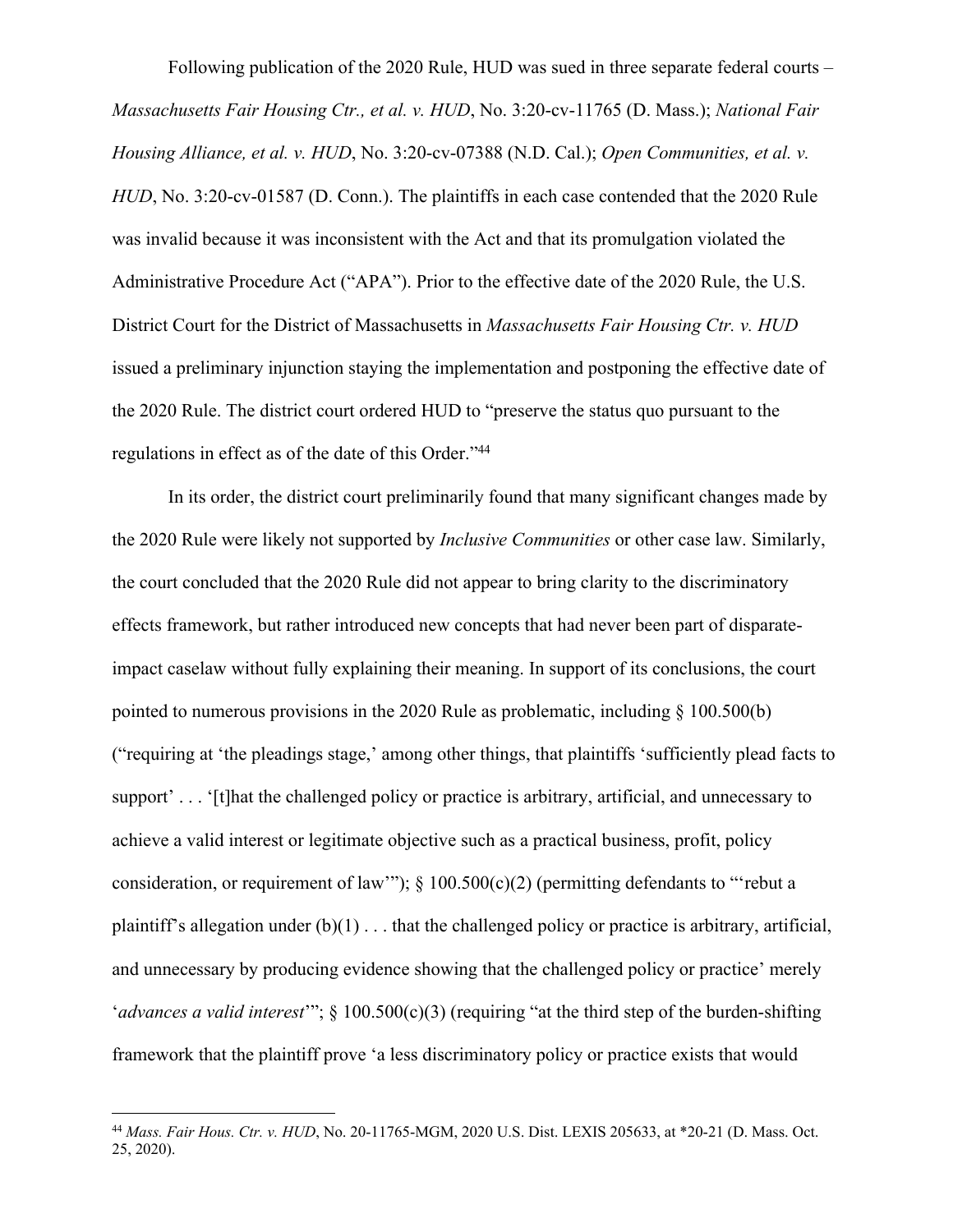serve the defendant's identified interest (or interests) in an *equally effective manner without imposing materially greater costs* on, or creating *other material burdens* for, the defendant'" (emphasis in original));  $\S$  100.500(d)(1) and (d)(2)(iii) ("conflating of a plaintiff's prima facie burden and pleading burden"); and  $\S$  100.500(d)(2)(i) (the outcome prediction defense).<sup>45</sup>

The district court stated that the "practical business, profit, policy consideration" language, the "outcome prediction" defense, changes to the third element of the burden-shifting framework, and the conflating of a plaintiff's prima facie burden and pleading burden, ran the risk of "effectively neutering" discriminatory effects liability under the Act, and were all likely unsupported by *Inclusive Communities* or other judicial decisions.<sup>46</sup> The district court also stated that the 2020 Rule's use of "new and undefined terminology, altered burden-shifting framework, and perplexing defenses" accomplished "the opposite of clarity" and was likely "arbitrary and capricious."<sup>47</sup> The court stated that "[t]here can be no doubt that the 2020 Rule weakens, for housing discrimination victims and fair housing organizations, disparate impact liability under the Fair Housing Act…. In addition, the 2020 Rule arms defendants with broad new defenses which appear to make it easier for offending defendants to dodge liability and more difficult for plaintiffs to succeed. In short, these changes constitute a massive overhaul of HUD's disparate impact standards, to the benefit of putative defendants and to the detriment of putative plaintiffs."<sup>48</sup> The court stated that the 2020 Rule's "massive changes … pose a real and substantial threat of imminent harm" to the Massachusetts Fair Housing Center by raising the burdens and costs of pursuing claims under a discriminatory effects theory.<sup>49</sup>

#### **II. HUD'S RECONSIDERATION OF THE 2020 RULE**

On January 26, 2021, President Biden issued a Memorandum ordering the Department to "take all steps necessary to examine the effects of the [2020 Rule], including the effect that

<sup>45</sup> *Id.* at \*9, \*10 n.2, \*17–18.

<sup>46</sup> *Id.* at \*17-18.

<sup>47</sup> *Id.* at \*18-\*19.

<sup>48</sup> *Id.* at \*10.

<sup>49</sup> *Id.* at \*19.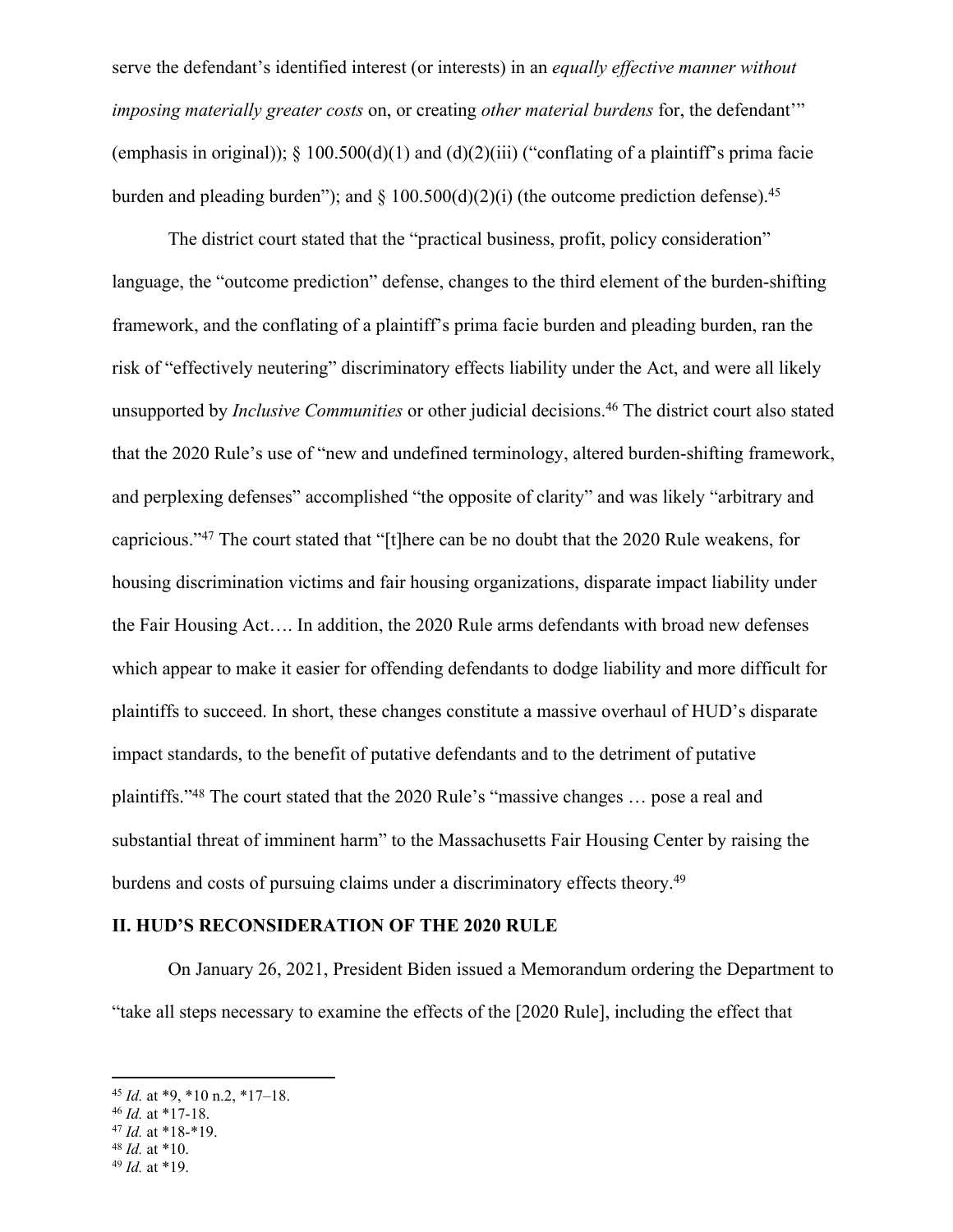amending the [2013 Rule] has had on HUD's statutory duty to ensure compliance with the Fair Housing Act" and "take any necessary steps . . . to implement the Fair Housing Act's requirements that HUD administer its programs in a manner that . . . furthers . . . HUD's overall duty to administer the Act [] including by preventing practices with an unjustified discriminatory effect."<sup>50</sup>

Consistent with the President's Memorandum, HUD has reconsidered the 2020 Rule and proposes that the 2013 Rule be recodified. In so proposing, HUD considered prior public comments on the various rulemakings described above, HUD's responses to those comments, HUD's 2016 supplemental explanation regarding the 2013 Rule's applicability to the insurance industry, legal precedent including *Inclusive Communities,* the *Massachusetts Fair Housing Center* court's order, and HUD's own experience with discriminatory effects cases over 40 years.

In HUD's experience, the 2013 Rule sets a more appropriately balanced standard for pleading, proving, and defending a fair housing case alleging a policy or practice has a discriminatory effect. The 2013 Rule provides greater clarity about what each party must show by relying on concepts that have a long history in judicial and agency precedent. It appropriately balances the need to ensure that frivolous claims do not go forward with a realistic understanding of the practical challenges to litigating these claims. With regard to the 2020 Rule, HUD's experience investigating and prosecuting discriminatory effects cases informs that many of the points made by commenters and the Massachusetts District Court are, in HUD's opinion, correct, including that the changes the 2020 Rule makes, such as amending pleading standards, changing the burden shifting framework, and adding defenses, all favoring respondents, will at the very least introduce unnecessary confusion and will at worst make discriminatory effects liability a practical nullity.

<sup>50</sup> *See* 86 FR 7487, 7488.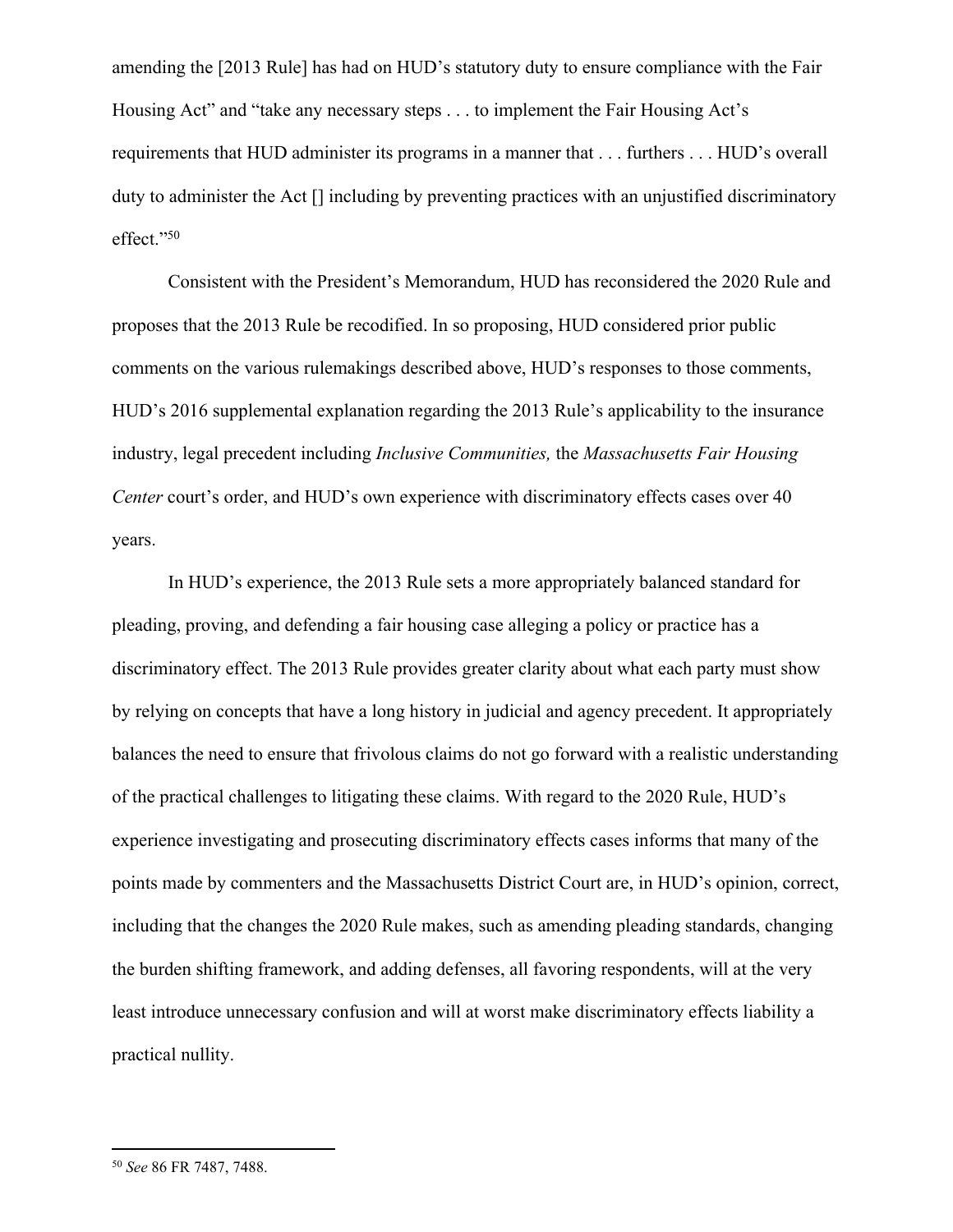HUD now proposes to recodify the 2013 Rule's discriminatory effects standard and invites comments on this proposal. HUD believes that this standard is more consistent with the Act's purpose, prior caselaw under the Act, including *Inclusive Communities*, other civil rights authorities, including the Equal Credit Opportunity Act and Title VII, and HUD's prior interpretations of the Act. While HUD previously stated that the 2020 Rule was simply intended to implement the Supreme Court's opinion in *Inclusive Communities*, HUD now believes that *Inclusive Communities* maintained the fundamentals of long-established disparate-impact precedent rather than changing them. Moreover, based on HUD's experience investigating and litigating discriminatory effects cases, HUD believes that the practical effect of the 2020 Rule's amendments is to severely limit HUD's and plaintiffs' use of the discriminatory effects framework in ways that substantially diminish that frameworks' effectiveness in accomplishing the purposes that *Inclusive Communities* articulated.

By comparison, in HUD's experience, the 2013 Rule has provided a workable and balanced framework for investigating and litigating discriminatory effects claims that is consistent with the Act, HUD's own guidance, *Inclusive Communities*, and other jurisprudence.

As noted above, the Court in *Inclusive Communities* heavily relied on *Griggs*, which is the foundation of Title VII disparate impact jurisprudence, to illustrate the well-settled principles of disparate impact under the Act, all of which are fully consistent with the 2013 Rule.<sup>51</sup> In *Griggs*, the Court explained that, under Title VII, "[w]hat is required by Congress is the removal of artificial, arbitrary, and unnecessary barriers to employment when the barriers operate invidiously to discriminate on the basis of racial or other impermissible classification."<sup>52</sup> Quoting from its foundational decision in *Griggs*, the Supreme Court in *Inclusive Communities* observed that "[d]isparate-impact liability mandates the 'removal of artificial, arbitrary, and unnecessary

<sup>51</sup> *See generally Inclusive Cmtys. Project, Inc.*, 576 U.S. 519 (2015).

<sup>52</sup> *Griggs v. Duke Power Co.*, 401 U.S. 424, 430–31 (1971).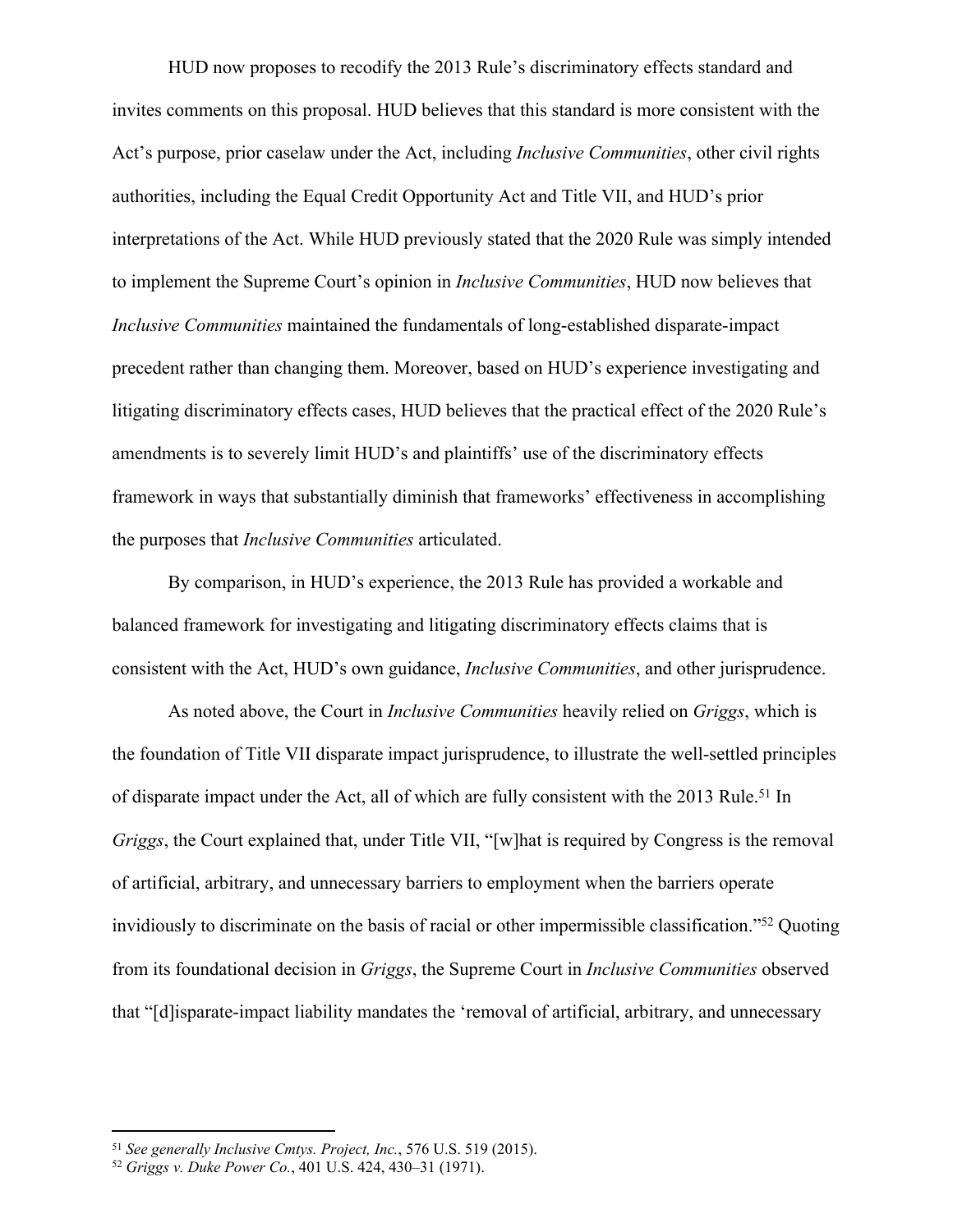barriers,' not the displacement of valid governmental policies."<sup>53</sup> This quotation from a seminal decision of longstanding disparate impact doctrine is properly read as maintaining existing law, not profoundly changing it. As *Inclusive Communities* explicitly stated, "disparate-impact liability *has always been* properly limited in key respects" (emphasis added), making clear that it was not adding additional pleading or proof requirements or calling for a significant departure from pre-existing precedent under the Act and Title VII.<sup>54</sup> Furthermore, reading *Inclusive Communities* to support a heightened pleading standard is contradicted by the fact that the "heartland" cases cited by the Court would not have survived a motion to dismiss under that standard because plaintiffs in those cases did not have specific facts to plausibly allege that a policy or practice was arbitrary, artificial, or unnecessary until after discovery.<sup>55</sup> Finally, because *Inclusive Communities* considered a judgment reached after discovery and bench trial, the Court had no occasion or opportunity to consider the proper pleading standards for cases brought under the Act. The parties did not brief or argue such questions to the Court, making it particularly unlikely that the Court intended to reach them.

For these reasons and others, HUD believes that *Inclusive Communities*' quotation of *Griggs*' decades-old "artificial, arbitrary, and unnecessary" formulation is best construed as maintaining continuity with longstanding disparate-impact jurisprudence, as reflected in the 2013 Rule. Accordingly, HUD proposes to recodify the 2013 Rule.

HUD believes other changes the 2020 Rule made create problems that could be cured by a return to the 2013 Rule. For example, the 2020 Rule eliminated the 2013 Rule's definition of "discriminatory effect," stating that the definition was unnecessary because it "simply reiterated

<sup>53</sup> *Inclusive Cmtys. Project, Inc.,* 576 U.S. at 540 (quoting *Griggs*, 401 U.S. at 431); *see also Inclusive Cmtys. Project, Inc.*, 576 U.S*.* at 544 (cautioning against proof standards that "displace valid governmental and private priorities, rather than solely 'remov[ing] . . . artificial, arbitrary, and unnecessary barriers'") (quoting *Griggs*, 401 U.S. at 431) (alterations in original).

<sup>54</sup> *Id.* at 540.

<sup>55</sup> *See*, *e.g.*, *Town of Huntington, NY v. Huntington Branch, NAACP,* 488 U.S. 15 (1988); *United States v. City of Black Jack,* 508 F.2d 1179, 1184, 1187–88 (8th Cir. 1974) (specific facts produced during the case supported the court's determination that the policy was one of those "artificial, arbitrary, and unnecessary" practices that is properly invalidated under disparate impact doctrine); *Greater New Orleans Fair Hous. Action Ctr. v. St. Bernard Parish*, 641 F. Supp. 2d 563, 567–568 (E.D. La. 2009) (relying on information gathered after the pleadings to find disparate impact).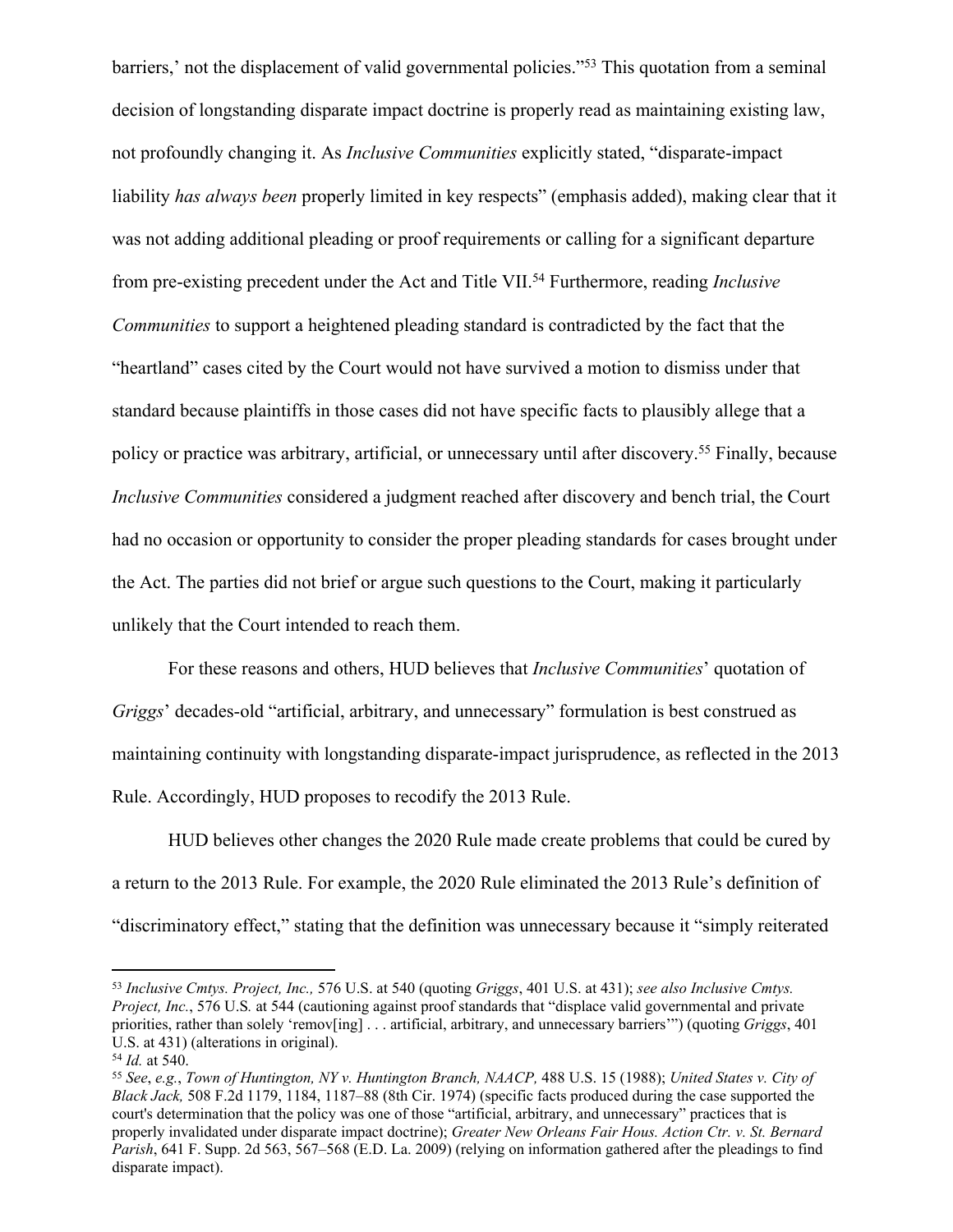the elements of a disparate impact claim."<sup>56</sup> In eliminating this definition, the 2020 Rule erased "perpetuation of segregation" as a recognized type of discriminatory effect distinct from disparate impact, contrary to well established precedent.<sup>57</sup> HUD now proposes to reaffirm that perpetuation of segregation remains, as it always has been, a basis for contending that a policy has an unlawful discriminatory effect. HUD now believes that for clarity, a discriminatory effects rule should explicitly state that perpetuation of segregation is a type of discriminatory effect, distinct from disparate impact.

The 2020 Rule also eliminated from the Act's prohibitions policies or practices that could "predictably result[] in a disparate impact on a group of persons," i.e., those for which the disparate impact has not yet manifested but will predictably do so.<sup>58</sup> As HUD stated in 2013, the Act prohibits discrimination that is predictable because it defines an "aggrieved person" as any person who "believes that such person will be injured by a discriminatory housing practice *that is about to occur*."<sup>59</sup> And consistent with the Act's plain language, courts have found that predictable discriminatory effects may violate the Act: "[t]o establish a prima facie case of racial discrimination, the plaintiff need prove no more than that the conduct of the defendant actually or predictably results in racial discrimination; in other words, that it has a discriminatory effect."<sup>60</sup> The 2020 Rule did not adequately explain how the Act and caselaw construing it can

<sup>56</sup> 84 FR 42854; 85 FR 60288, 60306–07, 60332.

<sup>57</sup> *See, e.g.*, *Graoch Assocs. # 33, L.P.,* 508 F.3d at 378 (6th Cir. 2007) (there are "two types of discriminatory effects which a facially neutral housing decision can have: The first occurs when that decision has a greater adverse impact on one racial group than on another. The second is the effect which the decision has on the community involved; if it perpetuates segregation and thereby prevents interracial association it will be considered invidious under the Fair Housing Act independently of the extent to which it produces a disparate effect on different racial groups."); *Ave. 6E Invs. v. City of Yuma,* 818 F.3d 493, 503 (9th Cir. 2016) ("[A]s the Supreme Court recently reaffirmed [in *ICP*]*,* the FHA also encompasses a second distinct claim of discrimination, disparate impact, that forbids actions by private or governmental bodies that create a discriminatory effect upon a protected class **or** perpetuate housing segregation without any concomitant legitimate reason.") (emphasis added); *see also Huntington Branch, NAACP v. Huntington,* 844 F.2d 926, 937 (2nd Cir. 1988)*; Metro. Hous. Dev. Corp. v. Vill. of Arlington Heights,* 558 F.2d 1283, 1290 (7th Cir. 1977); *Nat'l Fair Hous. All. v. Bank of Am., NA.,* 401 F. Supp. 3d 619, 641 (D. Md. 2019) (allowing claim to proceed past motion to dismiss where plaintiff pleaded facts sufficient to allege that defendant's policies "forestall housing integration and freeze existing racial segregation patterns"); *Hallmark Devs., Inc. v. Fulton Cnty.,* 386 F. Supp. 2d 1369, 1383 (N.D. Ga. 2005).

<sup>58</sup> 84 FR 42854; 85 FR 60288, 60306-07, 60322.

<sup>59</sup> 42 U.S.C. 3602(1)(2) (emphasis added).

<sup>60</sup> *See Inclusive Cmtys. Project, Inc.,* 576 U.S. at 539–40 (2015) (describing *City of Black Jack,* 508 F.2d at 1184 as "at the heartland of disparate-impact liability").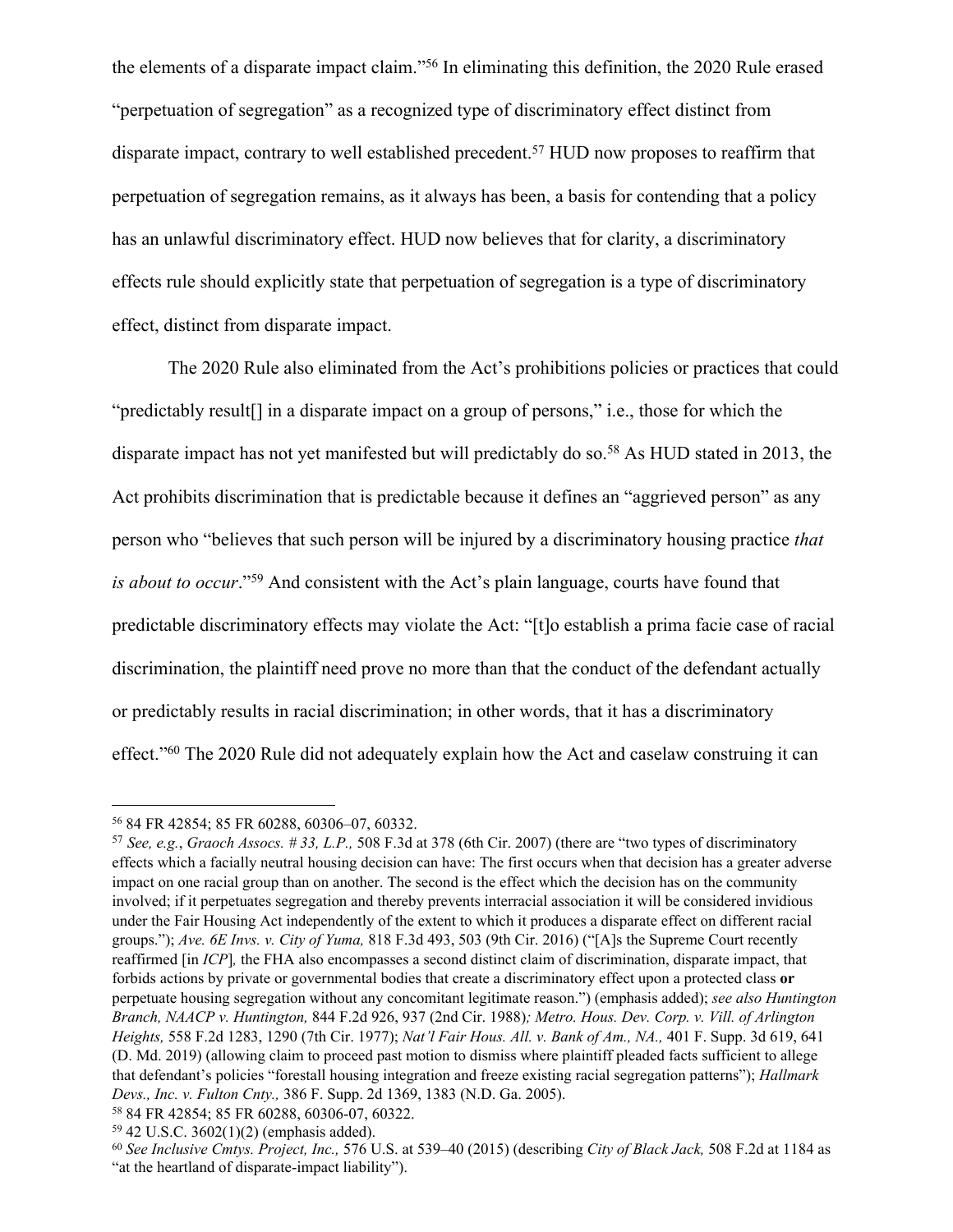be read to require waiting until harm is inflicted before an action with predictable discriminatory effects can be challenged, nor does HUD perceive that any such explanation would be availing, given the plain language of the Act and the caselaw interpreting it. Thus, HUD proposes to recodify the 2013 Rule to correct this error.

In addition, the 2020 Rule created new and confusing defenses at both the pleading and post-pleading stage, including that the challenged policy or practice is "reasonably necessary to comply with a third-party requirement."<sup>61</sup> The 2020 Rule's preamble stated that this defense would not require a showing that the challenged policy is the only way to comply with such a requirement, only that the policy serves that purpose.<sup>62</sup> HUD now believes that this defense is inconsistent with the Act, which specifies that state and local laws requiring or permitting discriminatory housing practices are invalid. The defense would preclude many otherwise proper discriminatory effects claims, because, for example, a plaintiff may not have any practical means of knowing whether some other party's policies also contributed to the defendant's practice. Nothing in *Inclusive Communities* suggests this defense is required, let alone reasonable, for HUD to create. Accordingly, HUD proposes to eliminate these provisions by recodifying the 2013 Rule.

The 2020 Rule also created a new "outcome prediction" defense, which would in practice exempt most insurance industry practices (and many other housing-related practices that rely on outcome predictions, such as lending practices) from liability under a disparate impact standard. This is inconsistent with HUD's repeated finding, including in the 2020 Rule, that "a general waiver of disparate impact law for the insurance industry would be inappropriate."<sup>63</sup> Although unclear, it appears that this defense would suggest using comparators that are, in HUD's

<sup>61</sup> 85 FR 60288, 60316–17.

<sup>62</sup> 85 FR 60288, 60290.

<sup>63</sup> 85 FR 60321 (citing "Application of the Fair Housing Act's Discriminatory Effects Standard to Insurance" 81 FR 69012).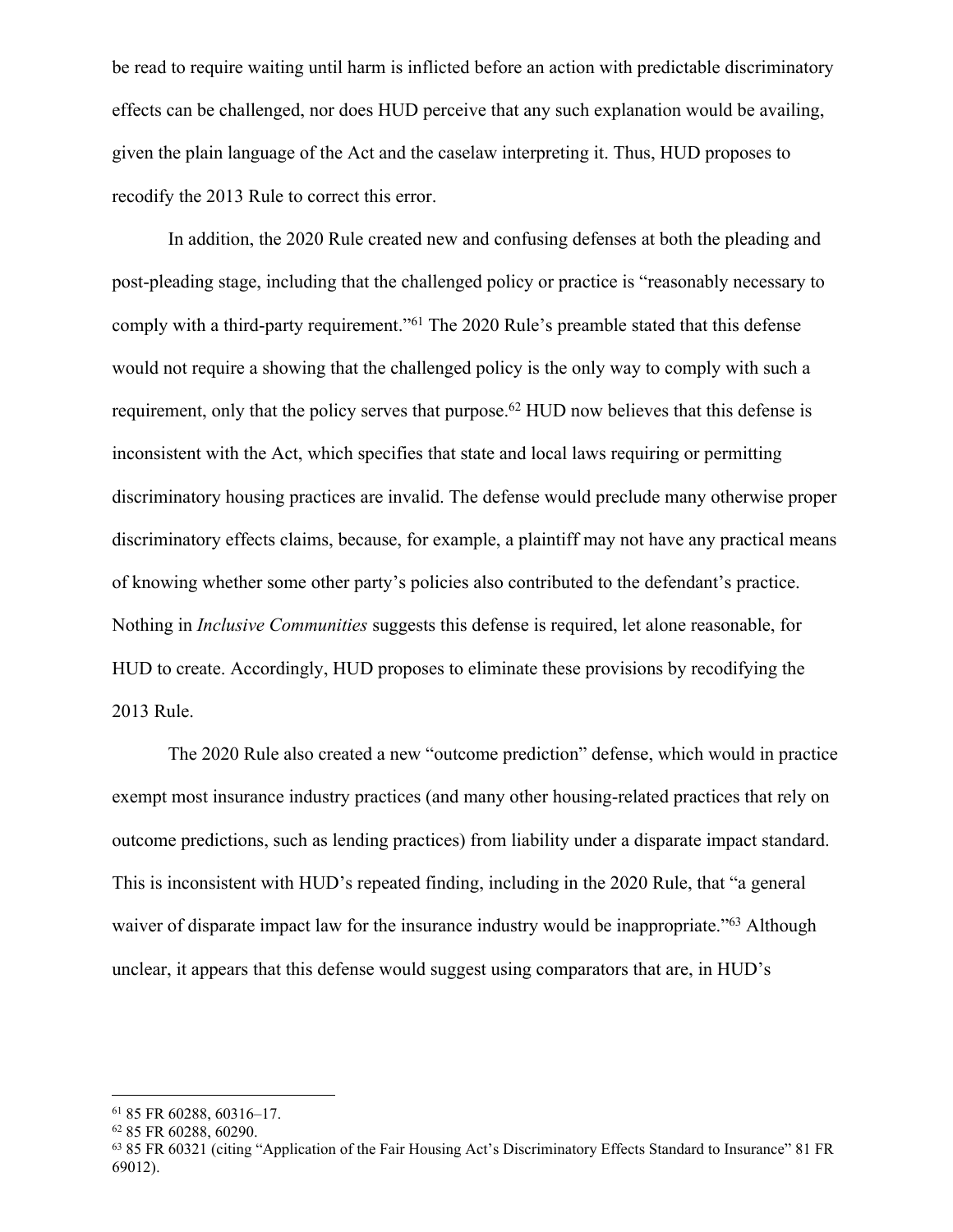experience, inappropriate. At the very least, the defense introduces unnecessary confusion into the doctrine.

The 2020 Rule limited remedies in discriminatory effects cases in three respects. It specified that "remedies should be concentrated on eliminating or reforming the discriminatory practice so as to eliminate disparities between persons in a particular protected class and other persons."<sup>64</sup> It prohibited HUD in administrative proceedings from pursuing anything but "equitable remedies" except that "where pecuniary damage is proved, HUD will seek compensatory damages or restitution."<sup>65</sup> And it restricted HUD from seeking civil penalties in discriminatory effects cases unless the respondent had been adjudged within the last 5 years to have committed intentional unlawful housing discrimination under the Act.<sup>66</sup> HUD believes that these limitations have no basis in law and run contrary to public interest and the purpose of the Act. While the 2020 Rule cited *Inclusive Communities* as supporting these limitations,<sup>67</sup> no part of *Inclusive Communities* suggested such limitations.<sup>68</sup> Moreover, they are in conflict with the plain language of the Act, which provides in all cases for a wide variety of remedies, including injunctive relief, actual damages, punitive damages, and civil penalties.<sup>69</sup> Whereas Congress has chosen to limit the remedies available in disparate-impact cases under Title VII,<sup>70</sup> it has made no

<sup>67</sup> *Id*.

<sup>64</sup> 85 FR 60288, 60333.

<sup>65</sup> *Id*.

<sup>66</sup> *Id*.

<sup>68</sup> *See Inclusive Cmtys. Project*, 576 U.S. at 544–45 (noting considerations for courts on how to properly construct remedial orders (i.e., be consistent with the Constitution, concentrate on the elimination of the offending practice, strive to be race-neutral), but in no way suggesting that remedial orders should be the sole or favored remedy in disparate impact cases, or that civil penalties in administrative proceedings are somehow inappropriate).  $^{69}$  *See, e.g.*, 42 U.S.C. 3601 note ("Nothing in the Fair Housing Act as amended by this Act limits any ... remedy available under the Constitution or any other Act of the Congress not so amended"); 42 U.S.C. 3612(g)(3) ("If the administrative law judge finds that a respondent has engaged . . . in a discriminatory housing practice, such administrative law judge shall promptly issue an order for such relief as may be appropriate, which may include actual damages suffered by the aggrieved person and injunctive or other equitable relief. Such order may, to vindicate the public interest, assess a civil penalty against the respondent. . . "); 42 U.S.C. 3612(p) ("[i]n any administrative proceeding brought under this section, or any court proceeding arising therefrom, or any civil action under section 812, the administrative law judge or the court . . . in its discretion, may allow the prevailing party, other than the United States, a reasonable attorney's fees and costs.");  $42 \text{ U.S.C. } 3613(c)(1)$  ("in a civil action under subsection (a), if the court finds that a discriminatory housing practice has occurred . . . the court may award to the plaintiff actual and punitive damages, and subject to subsection (d), may grant as relief, as the court deems appropriate, any permanent or temporary injunction, temporary restraining order, or other order . . . .").  $70$  42 U.S.C. 2000e-5(g)(1).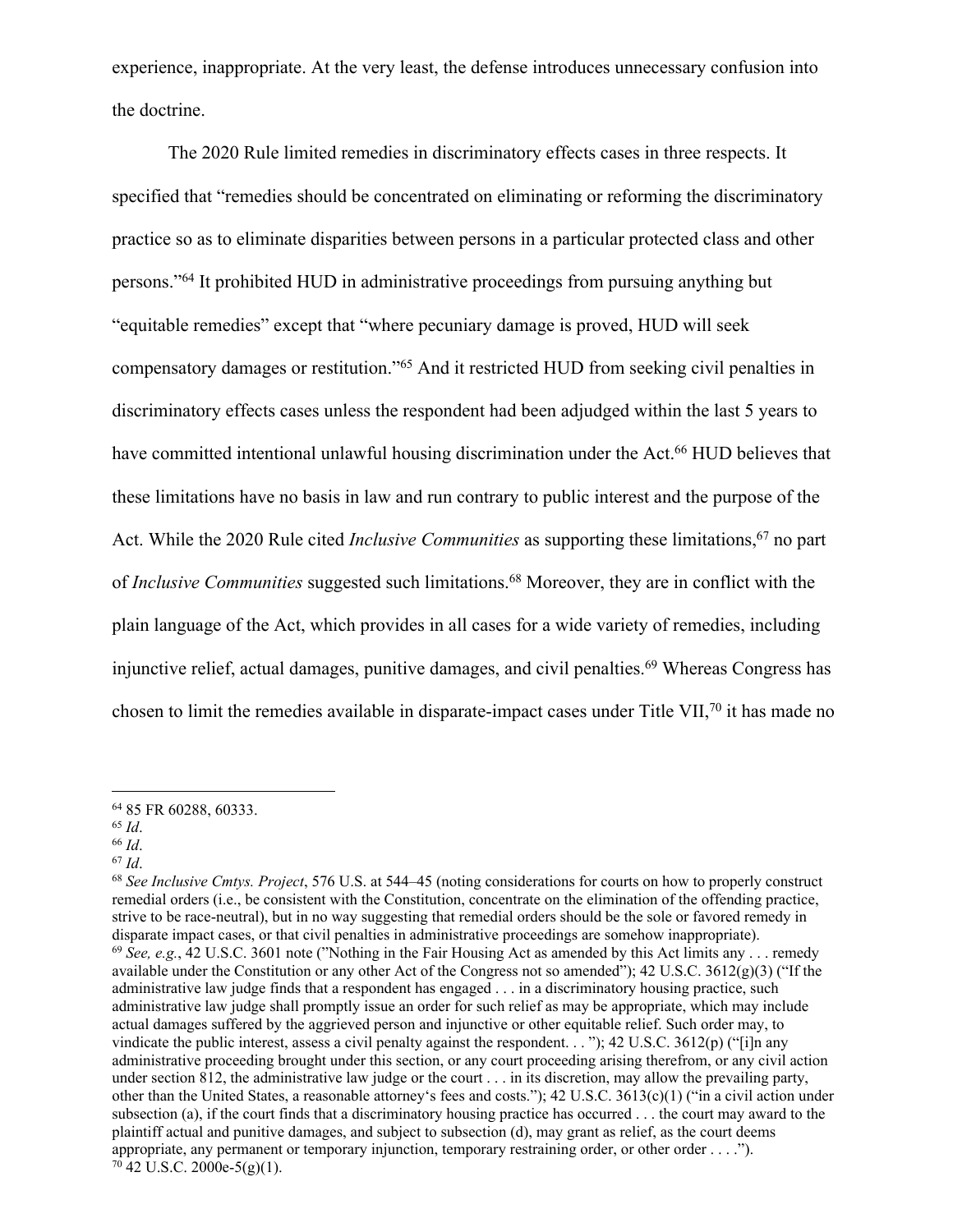such choice with respect to the Act. Thus, HUD proposes to eliminate these provisions by recodifying the 2013 Rule.

In sum, HUD now believes that the 2013 Rule is preferable to the 2020 Rule. It believes the 2013 Rule is more consistent with judicial precedent construing the Fair Housing Act, including *Inclusive Communities*, as well as the Act's broad remedial purpose. Based on its experience interpreting and enforcing the Act, HUD also believes the 2020 Rule, if put into effect, threatens to limit the effectiveness of the Act's discriminatory effects doctrine in ways that are inconsistent with the doctrine continuing to play its critical role in "moving the Nation toward a more integrated society."<sup>71</sup> On the other hand, HUD believes that the 2013 Rule provided clarity, consistency, and a workable, balanced framework, recognized by the Supreme Court, under which to analyze discriminatory effects claims, and under which HUD can better ensure it has the tools to further its "duty to administer the Act [] including by preventing practices with an unjustified discriminatory effect."<sup>72</sup>

### **III. THIS PROPOSED RULE**

For the reasons described above, HUD proposes to amend §§ 100.5 and 100.500 to recodify the discriminatory effects regulation specified in the 2013 Rule. As HUD has stated, the 2013 Rule was consistent with *Inclusive Communities.*<sup>73</sup> The vast majority of courts that considered this issue subsequent to *Inclusive Communities* also found that the 2013 Rule was consistent with *Inclusive Communities*. <sup>74</sup> HUD thus proposes this rule because it believes the

<sup>71</sup> *Inclusive Cmtys. Project*, 576 U.S. at 547.

<sup>72</sup> 86 FR 7487, 7488.

<sup>73</sup> *See, e.g.*, Defendants' Opposition to Plaintiff's Motion for Leave to Amend Complaint, *Prop. Cas. Ins. Assoc. of Am. v. Carson and the U.S. Dep't of Hous. and Urb. Dev.*, No. 1:13-cv-08564 (N.D. Ill. 2017); Defendants' Memorandum in Support of Their Motion for Summary Judgment and in Opposition to Plaintiffs' Motion for Summary Judgment, *Am. Ins. Assoc. v. U.S. Dep't of Hous. and Urb. Dev. et al.*, No. 1:13-cv-00966 (RJL) (D.D.C. 2016).

<sup>74</sup> *See, e.g., MHANY Mgmt. Inc. v. County of Nassau*, 819 F.3d 581, 618–619 (2d Cir. 2016) (deferring to HUD's [2013] regulation, noting that "the Supreme Court implicitly adopted HUD's [burden shifting] approach [in 24 C.F.R. 100.500(c)]"); *Ave. 6E Invs., LLC*, 818 F.3d at 512–13 (9th Cir. 2016) (citing *Inclusive Communities* and the 2013 Rule at 100.500(c) for the same proposition); *Nat'l Fair Hous. All. v. Travelers Indem. Co*., 261 F. Supp. 3d 20, 29 (D.D.C. 2017) (citing *Inclusive Communities* and HUD's 2013 Rule at 100.500(c) as standing for the same proposition); *Prop. Cas. Insurers Ass'n of Am. v. Carson*, No. 13-CV-8564, 2017 U.S. Dist. LEXIS 94502, at \*29- 30 (N.D. Ill. June 20, 2017) (finding that HUD's 2013 adoption of the 3-step burden-shifting framework was a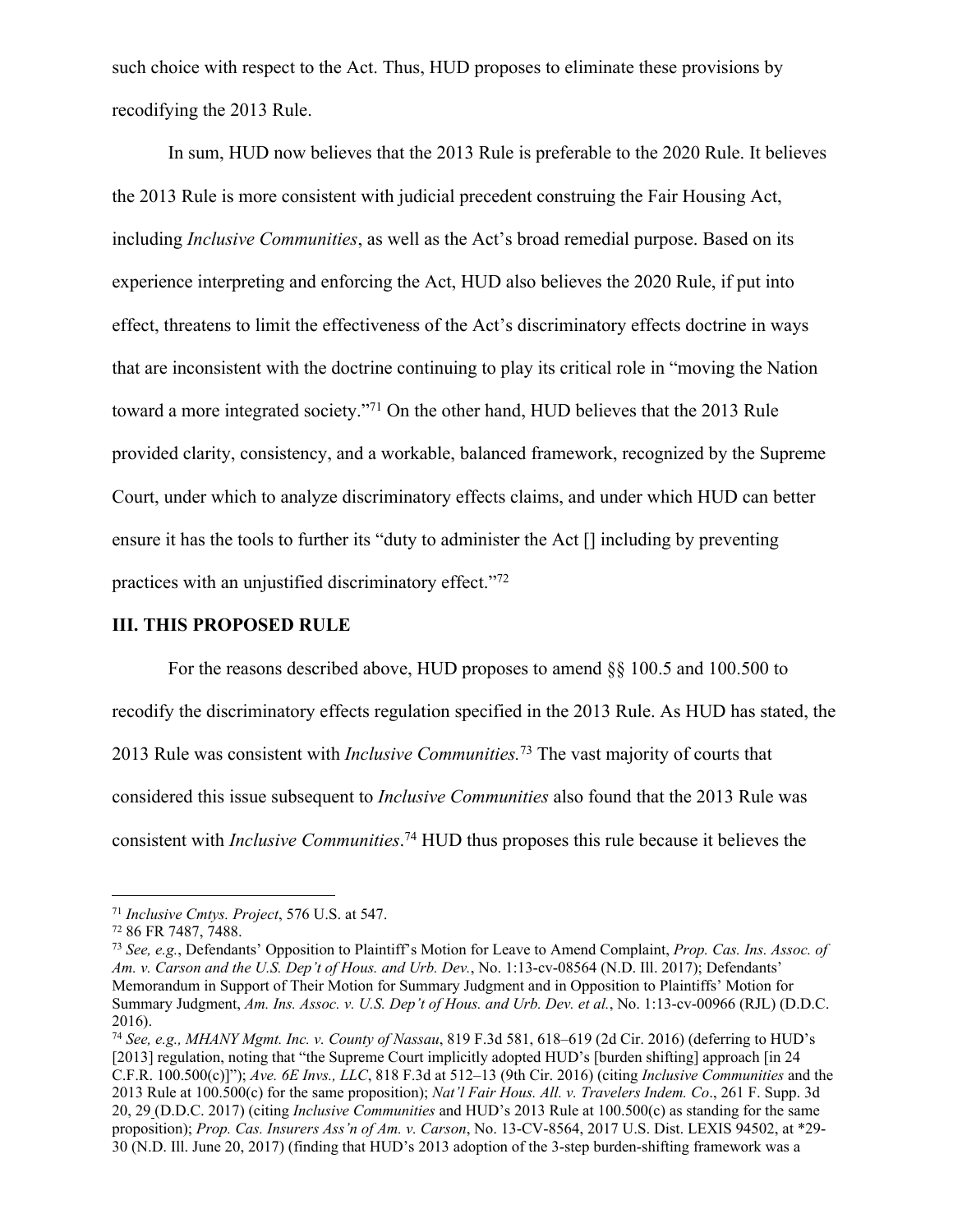2013 Rule accurately reflects the discriminatory effects framework under the Act, whereas the 2020 Rule does not.

HUD does not propose to amend § 100.70. The 2020 Rule made changes unrelated to § 100.500 by simply adding examples to an already non-exhaustive list of prohibited activities under the Act at  $\S 100.70(d)(5)$ .<sup>75</sup> Specifically, it noted that enacting or implementing "building" codes," "permitting rules," or "requirements" that restrict or deny housing opportunities or otherwise make unavailable or deny dwellings to persons because of a protected class is prohibited.

### **IV. FINDINGS AND CERTIFICATIONS**

### *Regulatory Review—Executive Orders 13563 and 12866*

Executive Order 13563 ("Improving Regulation and Regulatory Review") directs agencies to propose or adopt a regulation only upon a reasoned determination that its benefits justify its costs, emphasizes the importance of quantifying both costs and benefits, of harmonizing rules, of promoting flexibility, and of periodically reviewing existing rules to determine if they can be made more effective or less burdensome in achieving their objectives. Under Executive Order 12866 ("Regulatory Planning and Review"), a determination must be made whether a regulatory action is significant and therefore, subject to review by the Office of Management and Budget ("OMB") in accordance with the requirements of the order. This proposed rule was determined to be a "significant regulatory action" as defined in section 3(f) of Executive Order 12866 (although not an economically significant regulatory action, as provided under section 3(f)(1) of the Executive Order).

Because the 2020 Rule never took effect, and therefore did not affect the obligations of any regulated entities, this proposed rule is only recodifying the 2013 Rule and will have no

reasonable interpretation of the Act and that "in short, the Supreme Court in *Inclusive Communities* . . . did not identify any aspect of HUD's burden-shifting approach that required correction."); *Burbank Apartments Tenant Ass'n v. Kargman*, 474 Mass. 107, 126–27 (Mass. 2016) (explaining that it was following the "burden-shifting framework laid out by HUD and adopted by the Supreme Court in [*Inclusive Communities*]."). 75 85 FR 60326.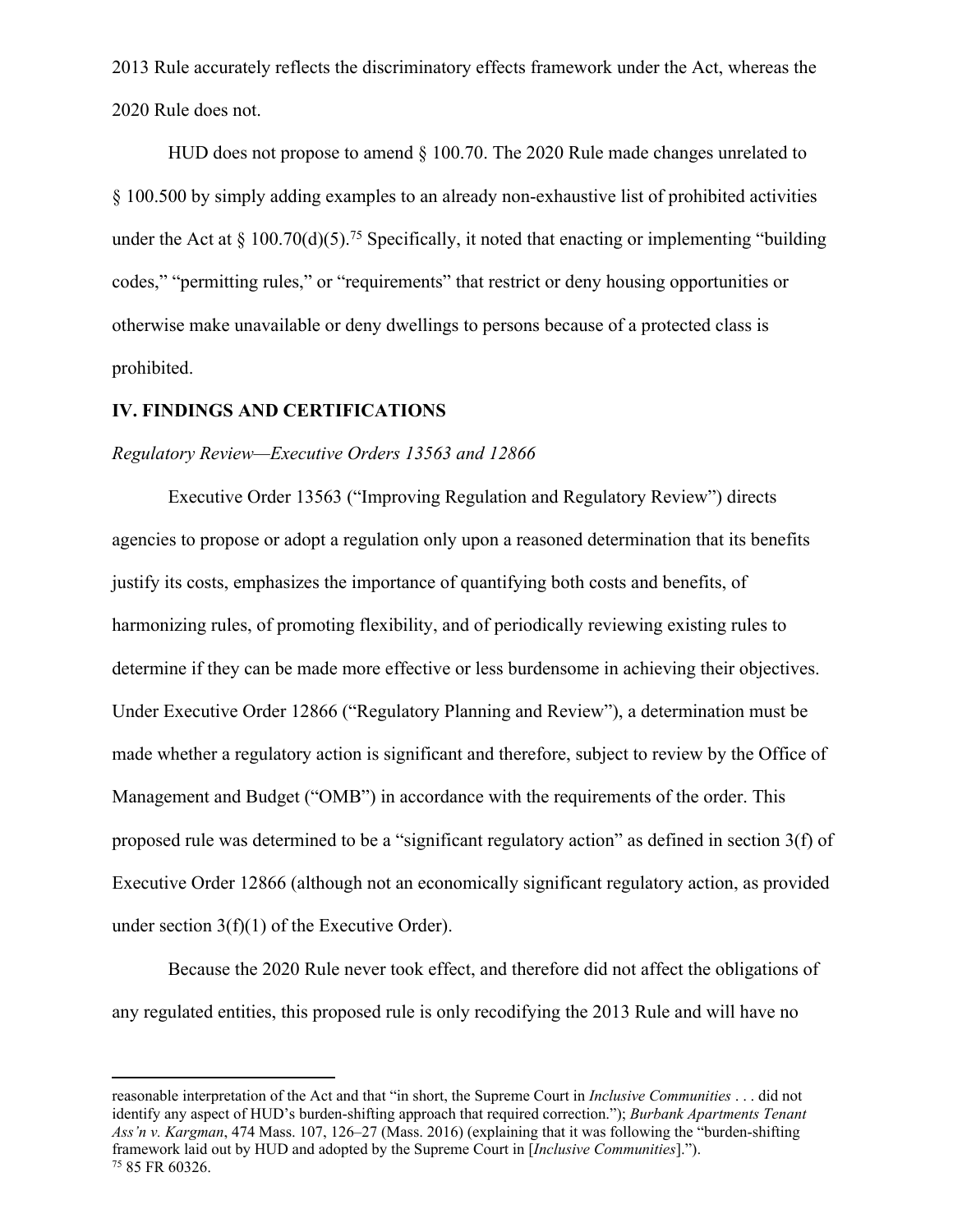impact on regulated entities except to affirm that the 2013 Rule remains in effect. Furthermore, the 2013 Rule itself had little direct effect on regulated entities because it only "formalize[d] the longstanding interpretation of the Fair Housing Act to include discriminatory effects liability" and "[was] not a significant departure from HUD's interpretation to date or that of the majority of federal courts."<sup>76</sup> Therefore, HUD does not believe that deeper analysis is needed on the impact of this rule. However, HUD invites comment on this question.

The docket file is available for public inspection in the Regulations Division, Office of the General Counsel, Room 10276, 451 7th Street SW., Washington, DC 20410-0500. Due to security measures at the HUD Headquarters building, please schedule an appointment to review the docket file by calling the Regulations Division at 202-708-3055 (this is not a toll-free number). Individuals with speech or hearing impairments may access this number via TTY by calling the Federal Relay Service at 800-877-8339 (this is a toll-free number).

### Regulatory Flexibility Act

The Regulatory Flexibility Act ("RFA") (5 U.S.C. 601 et seq.) generally requires an agency to conduct a regulatory flexibility analysis of any rule subject to notice and comment rulemaking requirements, unless the agency certifies that the rule will not have a significant economic impact on a substantial number of small entities. This rule amends the Code of Federal Regulations to accurately reflect HUD's discriminatory effects regulation as it currently exists. As a result, all entities, big and small, have a responsibility to comply with the law.

As discussed above, this Proposed Rule would continue to apply the 2013 Rule, which has been in effect uninterrupted for over seven years. HUD concludes, as it did when it published the 2013 Rule, that the majority of entities, large or small, currently comply and will remain in compliance with the Fair Housing Act. All entities, large and small, have been subject to the Fair Housing Act for over fifty years and subject to the 2013 Rule for over seven years. For the minority of entities that have failed to institutionalize methods to avoid engaging in illegal

<sup>76</sup> 78 FR 11460, 11480.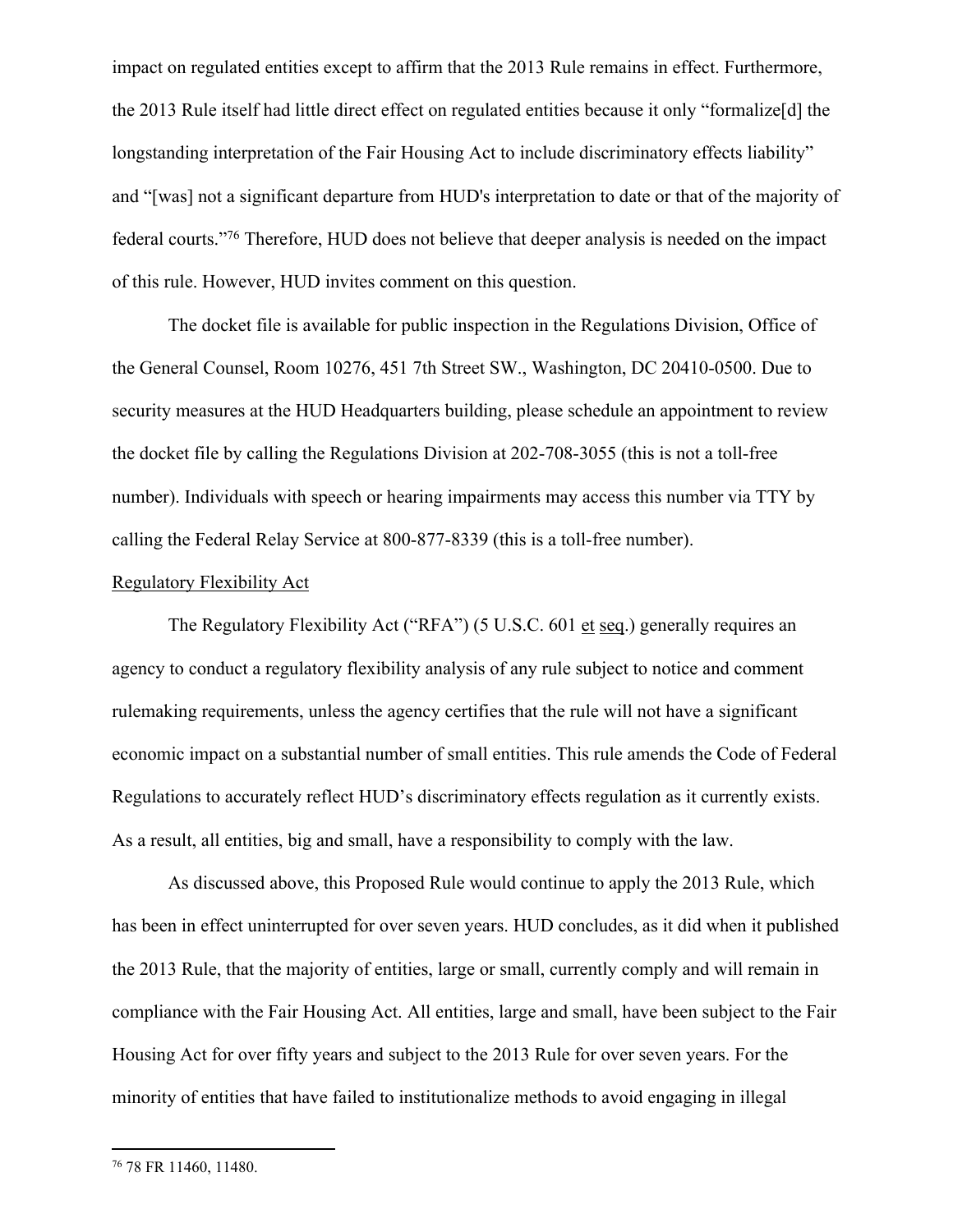housing discrimination and plan to come into compliance as a result of this rulemaking, the costs will simply be the costs of compliance with a preexisting statute and regulation. This proposed rule does not change that substantive obligation; it merely recodifies the regulation that more accurately reflects the law. Any burden on small entities is simply incidental to the pre-existing requirements to comply with this body of law. Furthermore, HUD anticipates that this Proposed Rule would eliminate confusion for all entities, including small Fair Housing Advocacy organizations, by ensuring HUD's regulation accurately reflects the current standards. Accordingly, the undersigned certifies that this Proposed Rule would not have a significant economic impact on a substantial number of small entities. HUD invites comments on this certification. HUD specifically invites comments on the number of small entities which commenters believe may be affected by this regulation.

## *Environmental Impact*

This proposed rule sets forth nondiscrimination standards. Accordingly, under 24 CFR  $50.19(c)(3)$ , this rule is categorically excluded from environmental review under the National Environmental Policy Act of 1969 (42 U.S.C. 4321).

# *Executive Order 13132, Federalism*

Executive Order 13132 (entitled "Federalism") prohibits an agency from publishing any rule that has federalism implications if the rule either: (i) imposes substantial direct compliance costs on state and local governments and is not required by statute, or (ii) preempts state law, unless the agency meets the consultation and funding requirements of section 6 of the Executive Order. This proposed rule would not have federalism implications and would not impose substantial direct compliance costs on state and local governments or preempt state law within the meaning of the Executive Order.

### *Unfunded Mandates Reform Act*

Title II of the Unfunded Mandates Reform Act of 1995 (2 U.S.C. 1531-1538) ("UMRA") establishes requirements for federal agencies to assess the effects of their regulatory actions on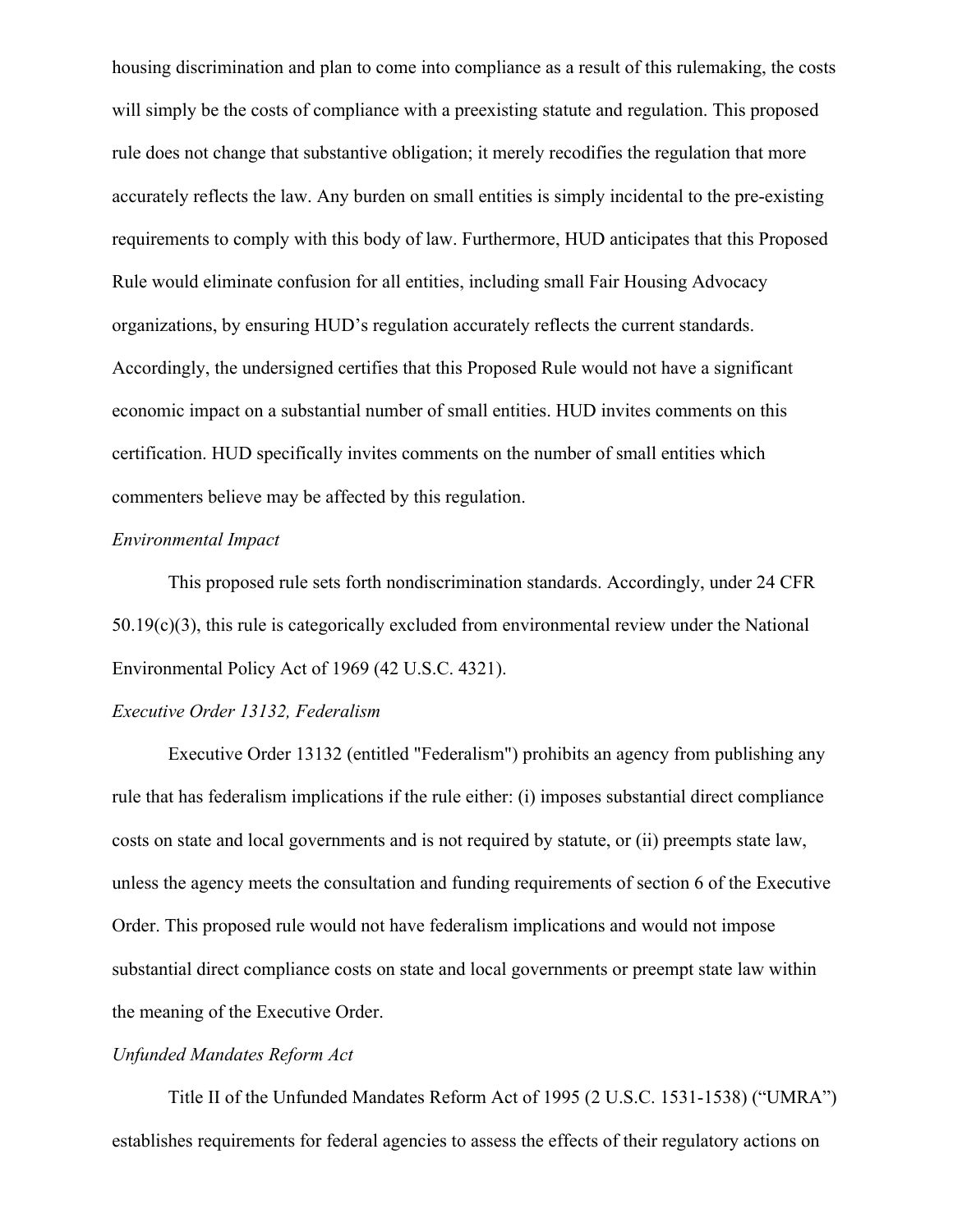state, local, and tribal governments, and on the private sector. This proposed rule would not impose any federal mandates on any state, local, or tribal governments, or on the private sector, within the meaning of the UMRA.

#### **List of Subjects in 24 CFR Part 100**

Aged, Civil rights, Fair housing, Incorporation by reference, Individuals with disabilities, Mortgages, and Reporting and recordkeeping requirements.

For the reasons discussed in the preamble, HUD proposes to amend 24 CFR part 100 as follows:

# **PART 100—DISCRIMINATORY CONDUCT UNDER THE FAIR HOUSING ACT**

1. The authority citation for 24 CFR part 100 continues to read as follows:

**Authority:** 42 U.S.C. 3535(d), 3600-3620.

### **Subpart A—General**

2. In § 100.5, revise paragraph (b) and remove paragraph (d) to read as follows:

# **§ 100.5 Scope.**

\* \* \* \* \* \* \*

(b) This part provides the Department's interpretation of the coverage of the Fair Housing Act regarding discrimination related to the sale or rental of dwellings, the provision of services in connection therewith, and the availability of residential real estate-related transactions. The illustrations of unlawful housing discrimination in this part may be established by a practice's discriminatory effect, even if not motivated by discriminatory intent, consistent with the standards outlined in § 100.500.

\* \* \* \* \* \* \*

# **Subpart G—Discriminatory Effect**

3. Revise § 100.500 to read as follows: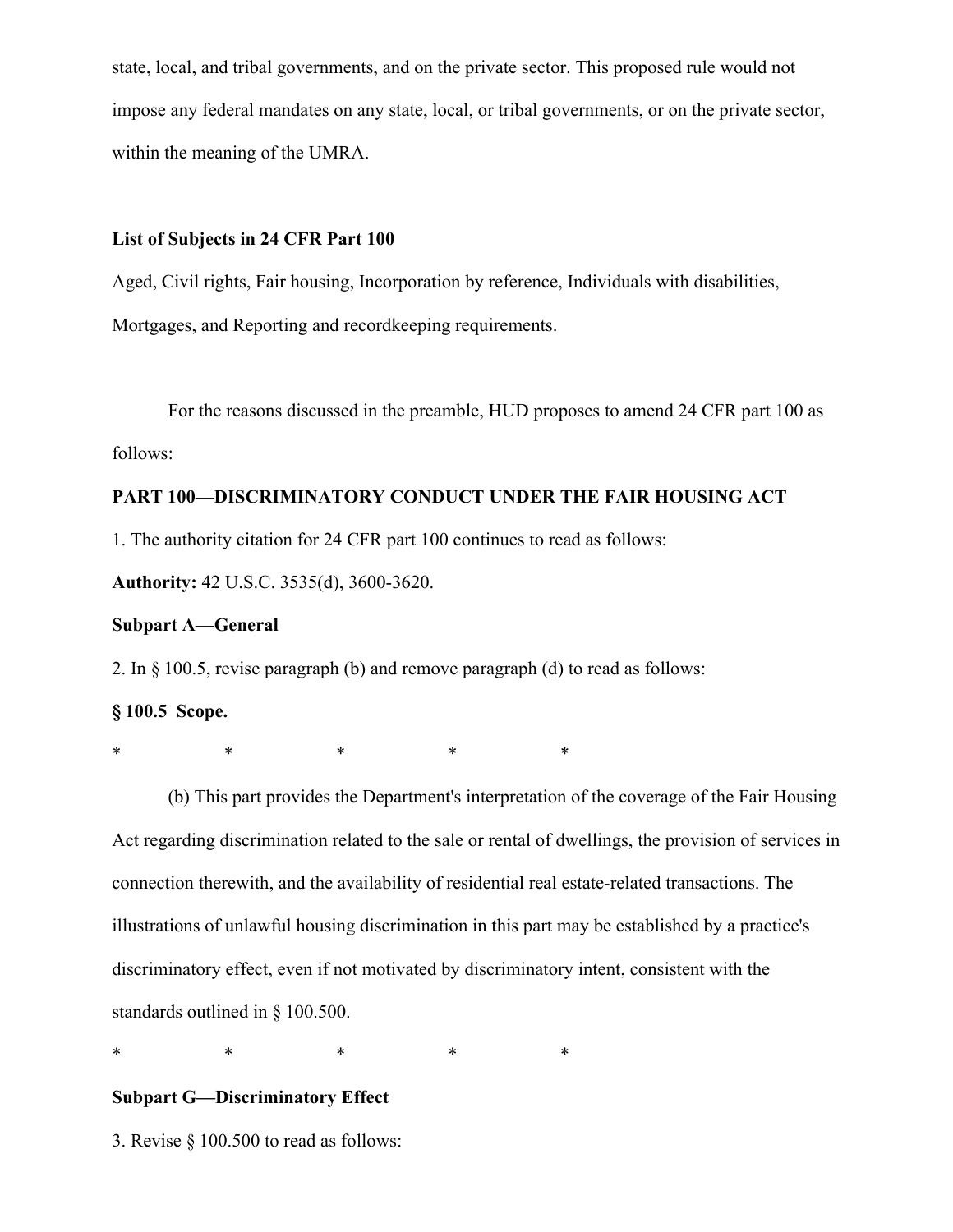#### **§ 100.500 Discriminatory effect prohibited.**

Liability may be established under the Fair Housing Act based on a practice's discriminatory effect, as defined in paragraph (a) of this section, even if the practice was not motivated by a discriminatory intent. The practice may still be lawful if supported by a legally sufficient justification, as defined in paragraph (b) of this section. The burdens of proof for establishing a violation under this subpart are set forth in paragraph (c) of this section.

(a) *Discriminatory effect.* A practice has a discriminatory effect where it actually or predictably results in a disparate impact on a group of persons or creates, increases, reinforces, or perpetuates segregated housing patterns because of race, color, religion, sex, handicap, familial status, or national origin.

(b) *Legally sufficient justification.* (1) A legally sufficient justification exists where the challenged practice:

(i) Is necessary to achieve one or more substantial, legitimate, nondiscriminatory interests of the respondent, with respect to claims brought under 42 U.S.C. 3612, or defendant, with respect to claims brought under 42 U.S.C. 3613 or 3614; and

(ii) Those interests could not be served by another practice that has a less discriminatory effect.

(2) A legally sufficient justification must be supported by evidence and may not be hypothetical or speculative. The burdens of proof for establishing each of the two elements of a legally sufficient justification are set forth in paragraphs  $(c)(2)$  and  $(3)$  of this section.

(c) *Burdens of proof in discriminatory effects cases.* (1) The charging party, with respect to a claim brought under 42 U.S.C. 3612, or the plaintiff, with respect to a claim brought under 42 U.S.C. 3613 or 3614, has the burden of proving that a challenged practice caused or predictably will cause a discriminatory effect.

(2) Once the charging party or plaintiff satisfies the burden of proof set forth in paragraph (c)(1) of this section, the respondent or defendant has the burden of proving that the challenged